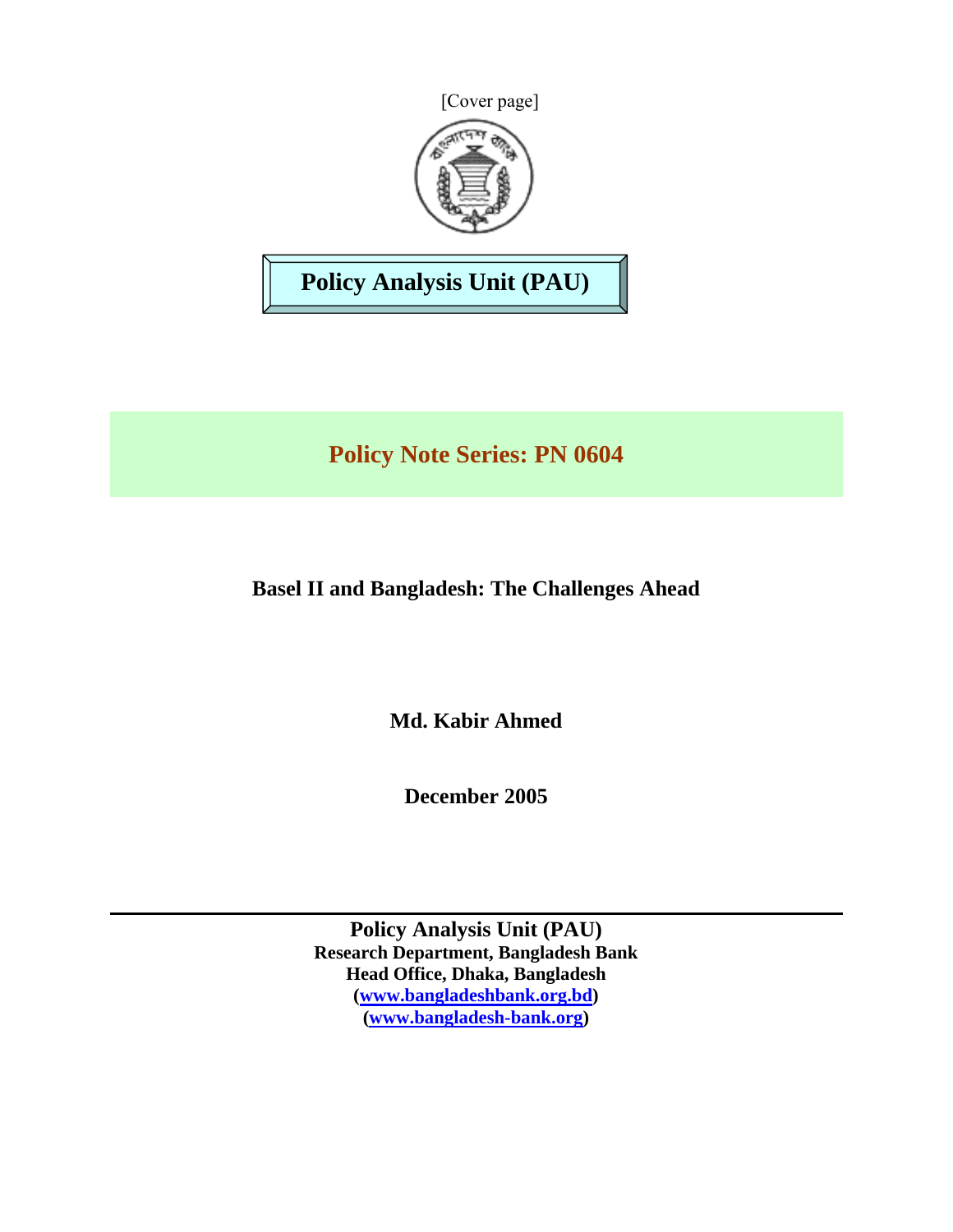

**Policy Analysis Unit\* (PAU)** 

# **Policy Note Series: PN 0604**

# **Basel II and Bangladesh: The Challenges Ahead**

## **Md. Kabir Ahmed**

 Research Economist Policy Analysis Unit Research Department Bangladesh Bank

# **December 2005**

## **Copyright © 2005 by Bangladesh Bank**

*\* The Bangladesh Bank (BB), in cooperation with the World Bank Institute (WBI), has formed the Policy Analysis Unit (PAU) within its Research Department in July 2005. The aim behind this initiative is to upgrade the capacity for research and policy analysis at BB. As part of its mandate PAU will prepare and publish, among other, several Policy Notes on macroeconomic issues every quarter. The precise topics of these Notes are chosen by the Resident Economic Adviser in consultation with the senior management of Bangladesh Bank. These papers are primarily intended as background documents for the policy guidance of the senior management of BB. Neither the Board of Directors nor the management of Bangladesh Bank, nor WBI, nor any agency of the Government of Bangladesh or the World Bank Group necessarily endorses any or all of the views expressed in these papers. The latter reflect views based on professional analysis carried out by the staff of the Policy Analysis Unit, and hence the usual caveat as to the veracity of research reports applies.*

**[An electronic version of this paper is available at** *www.bangladeshbank.org.bd/research/pn0604.pdf***]**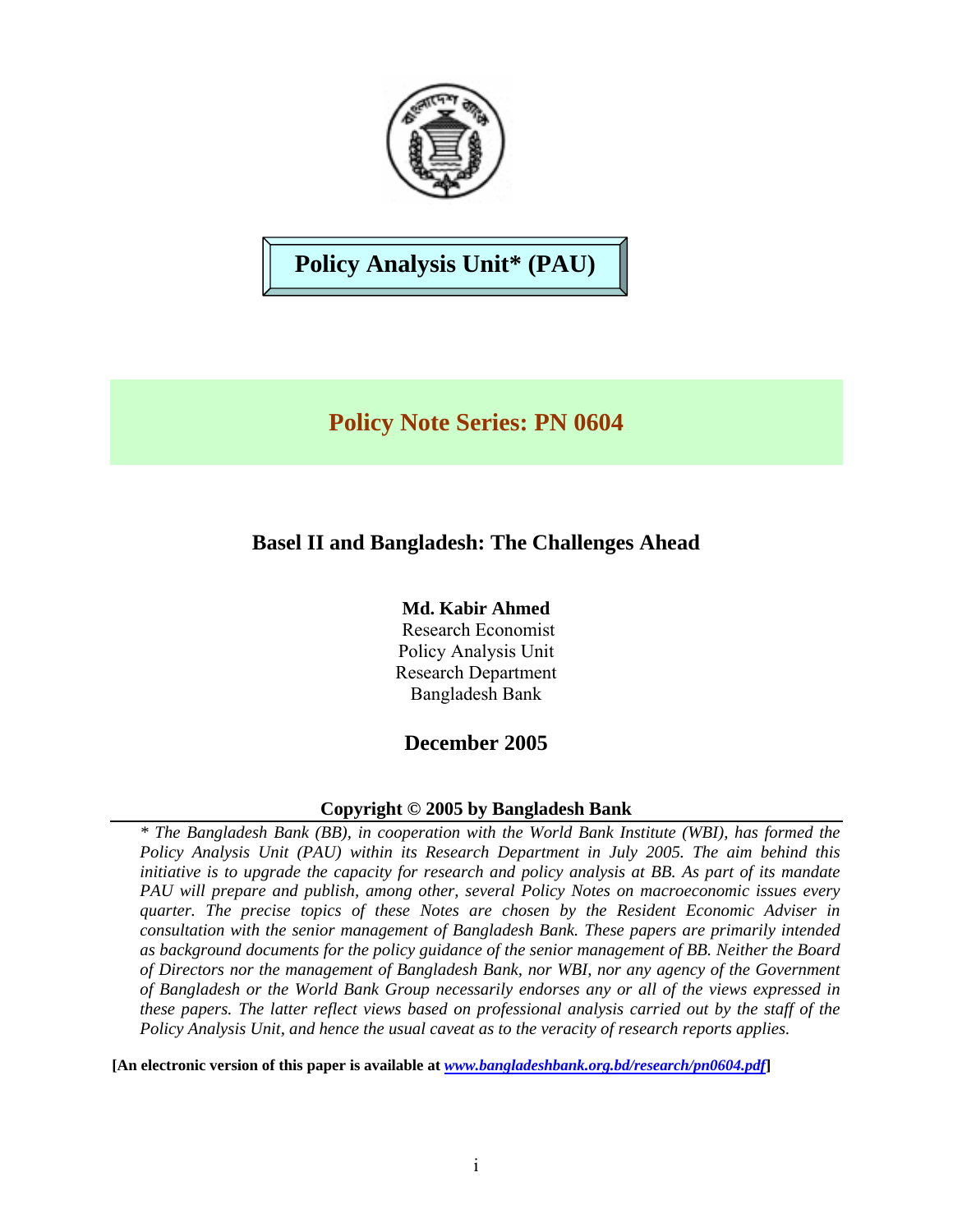## **List of contents**

| 1. Introduction<br>1<br>2. Conceptual Framework of the New Accord<br>2<br>3. Credit Risk<br>3<br>3<br>3.1 Standardized Approach<br>$\overline{\mathcal{A}}$<br>3.1.1 Fitness of the Standardized Approach<br>$\frac{4}{5}$<br>3.2 Internal Rating-based (IRB) Approach<br>3.2.1 Estimation of the parameters<br>6<br>3.2.2 Fitness of the IRB Approach<br><b>4. Operational Risk</b><br>10<br>4.1 Conceptual Framework of the three Approaches<br>10<br>4.2 Requirements for adoption of the three Approaches<br>11<br>4.3 Suitability of the Approaches<br>13<br>4.4 Implementation modalities<br>14<br>5. Conclusion<br>15<br><b>Reference</b><br>16<br><b>Charts</b><br>Chart 2.1 Outline of the New Basel Accord<br>3<br>5<br>Chart 3.1 Required time series of risk parameters to be in compliance with the IRB Approaches<br>$\overline{7}$<br>Chart 3.2 Percentage of banking assets expected to be subject to credit risk approaches<br>Chart 3.3 Percentage of banking assets expected to be subject to credit risk approaches<br>in Basel II during 2007-09 by region<br>7<br>8<br>Chart 3.4 Banking assets expected to be subject to Basel II credit approaches in Asia<br>Chart 3.5 Banking assets expected to be subject to Basel II credit approaches in Asia,<br>excluding the jurisdiction with the greatest banking assets<br>8<br>9<br>Chart 3.6 Components of a validation methodology<br>Chart 4.1 Overall percentage of banking assets expected to be subject to operational risk<br>14<br>Chart 4.2 Banking assets expected to be subject to operational risk approaches in Asia<br>14<br>Chart 4.3 Capital position of scheduled banks before and after charging capital for<br>operational risk<br>15 | <b>Abstract</b> | Page<br>111 |
|-------------------------------------------------------------------------------------------------------------------------------------------------------------------------------------------------------------------------------------------------------------------------------------------------------------------------------------------------------------------------------------------------------------------------------------------------------------------------------------------------------------------------------------------------------------------------------------------------------------------------------------------------------------------------------------------------------------------------------------------------------------------------------------------------------------------------------------------------------------------------------------------------------------------------------------------------------------------------------------------------------------------------------------------------------------------------------------------------------------------------------------------------------------------------------------------------------------------------------------------------------------------------------------------------------------------------------------------------------------------------------------------------------------------------------------------------------------------------------------------------------------------------------------------------------------------------------------------------------------------------------------------------------------------------------------------------------------------------------|-----------------|-------------|
|                                                                                                                                                                                                                                                                                                                                                                                                                                                                                                                                                                                                                                                                                                                                                                                                                                                                                                                                                                                                                                                                                                                                                                                                                                                                                                                                                                                                                                                                                                                                                                                                                                                                                                                               |                 |             |
|                                                                                                                                                                                                                                                                                                                                                                                                                                                                                                                                                                                                                                                                                                                                                                                                                                                                                                                                                                                                                                                                                                                                                                                                                                                                                                                                                                                                                                                                                                                                                                                                                                                                                                                               |                 |             |
|                                                                                                                                                                                                                                                                                                                                                                                                                                                                                                                                                                                                                                                                                                                                                                                                                                                                                                                                                                                                                                                                                                                                                                                                                                                                                                                                                                                                                                                                                                                                                                                                                                                                                                                               |                 |             |
|                                                                                                                                                                                                                                                                                                                                                                                                                                                                                                                                                                                                                                                                                                                                                                                                                                                                                                                                                                                                                                                                                                                                                                                                                                                                                                                                                                                                                                                                                                                                                                                                                                                                                                                               |                 |             |
|                                                                                                                                                                                                                                                                                                                                                                                                                                                                                                                                                                                                                                                                                                                                                                                                                                                                                                                                                                                                                                                                                                                                                                                                                                                                                                                                                                                                                                                                                                                                                                                                                                                                                                                               |                 |             |
|                                                                                                                                                                                                                                                                                                                                                                                                                                                                                                                                                                                                                                                                                                                                                                                                                                                                                                                                                                                                                                                                                                                                                                                                                                                                                                                                                                                                                                                                                                                                                                                                                                                                                                                               |                 |             |
|                                                                                                                                                                                                                                                                                                                                                                                                                                                                                                                                                                                                                                                                                                                                                                                                                                                                                                                                                                                                                                                                                                                                                                                                                                                                                                                                                                                                                                                                                                                                                                                                                                                                                                                               |                 |             |
|                                                                                                                                                                                                                                                                                                                                                                                                                                                                                                                                                                                                                                                                                                                                                                                                                                                                                                                                                                                                                                                                                                                                                                                                                                                                                                                                                                                                                                                                                                                                                                                                                                                                                                                               |                 |             |
|                                                                                                                                                                                                                                                                                                                                                                                                                                                                                                                                                                                                                                                                                                                                                                                                                                                                                                                                                                                                                                                                                                                                                                                                                                                                                                                                                                                                                                                                                                                                                                                                                                                                                                                               |                 |             |
|                                                                                                                                                                                                                                                                                                                                                                                                                                                                                                                                                                                                                                                                                                                                                                                                                                                                                                                                                                                                                                                                                                                                                                                                                                                                                                                                                                                                                                                                                                                                                                                                                                                                                                                               |                 |             |
|                                                                                                                                                                                                                                                                                                                                                                                                                                                                                                                                                                                                                                                                                                                                                                                                                                                                                                                                                                                                                                                                                                                                                                                                                                                                                                                                                                                                                                                                                                                                                                                                                                                                                                                               |                 |             |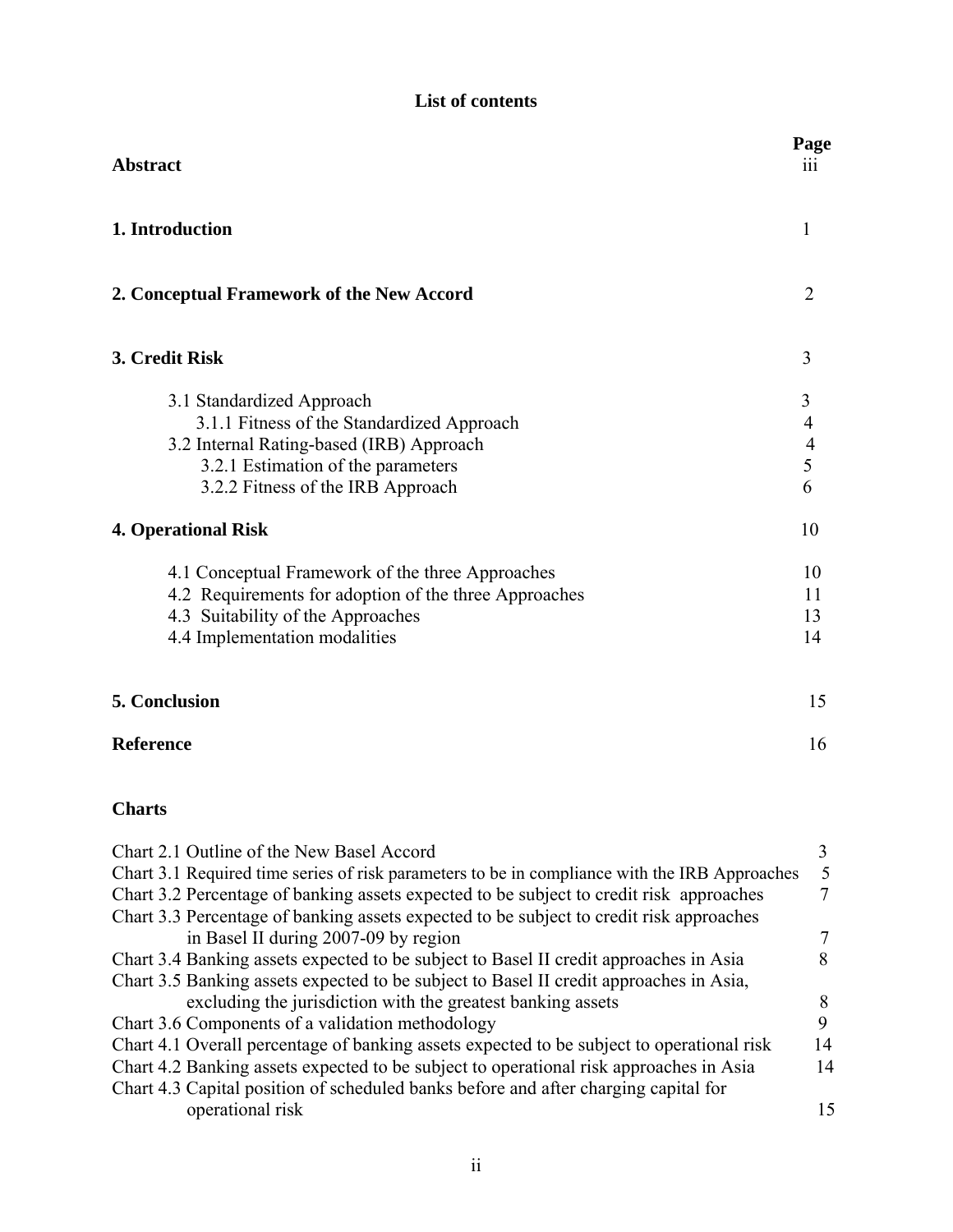Md. Kabir Ahmed<sup>1</sup>

December 2005

## **Abstract**

Basel II consists of three pillars such as Pillar I, II and III. Implementation of this New Accord is a challenge for many developing countries including Bangladesh. This study has made an attempt to find the challenges that are likely to be faced and the approaches that are more appropriate for Bangladesh so as to measure and charge capital against credit risk and operational risks under Pillar I. The findings show that lack of domestic rating agencies, in terms of number and depth, may pose a challenge for implementation of the standardized approach for credit risk. However, Bangladesh may follow either the Simplified Standardized Approach (SSA) or the Foundation (Internal Rating-based) IRB Approach. The recent changes in the banking sector in terms of risk management practices signal that the banking system is gradually becoming conducive for the adoption the IRB Foundation Approach. It requires updating of Credit Risk Grading Manual to be consistent with the New Accord and also requires some other preparations such as redesigning the information system of the Credit Information Bureau (CIB) and equipping Bangladesh Bank's respective staff/members with need-based advanced training. In order to charge capital for operational risk, Basic Indicator Approach (BIA) may be more appropriate than either the Standardized Approach (SA) or the Advanced Measurement Approach (AMA). Since charging 15 percent of gross income as capital requirement for operational risk may undermine banks' capital position, phase-wise implementation may be a better alternative for a smooth transition to Basel II.

Keywords: Basel II, Credit Risk, Operational Risk, Simplified Standardized Approach (SSA), Internal Rating-based (IRB) Approach, Basic Indicator Approach (BIA), Standardized Approach (SA), Advanced Measurement Approach (AMA).

JEL Classification: G21, G32, G34.

 $\overline{a}$ 

<sup>&</sup>lt;sup>1</sup> The author is a Research Economist at Policy Analysis Unit (PAU) of the Research Department of Bangladesh Bank and would like to thank Prof. Syed M. Ahsan, World Bank Institute (WBI) Resident Economic Adviser at the Bangladesh Bank, for his helpful suggestions and comments. The views expressed in this paper, however, are of the author's own and do not necessarily reflect the views of the Bangladesh Bank.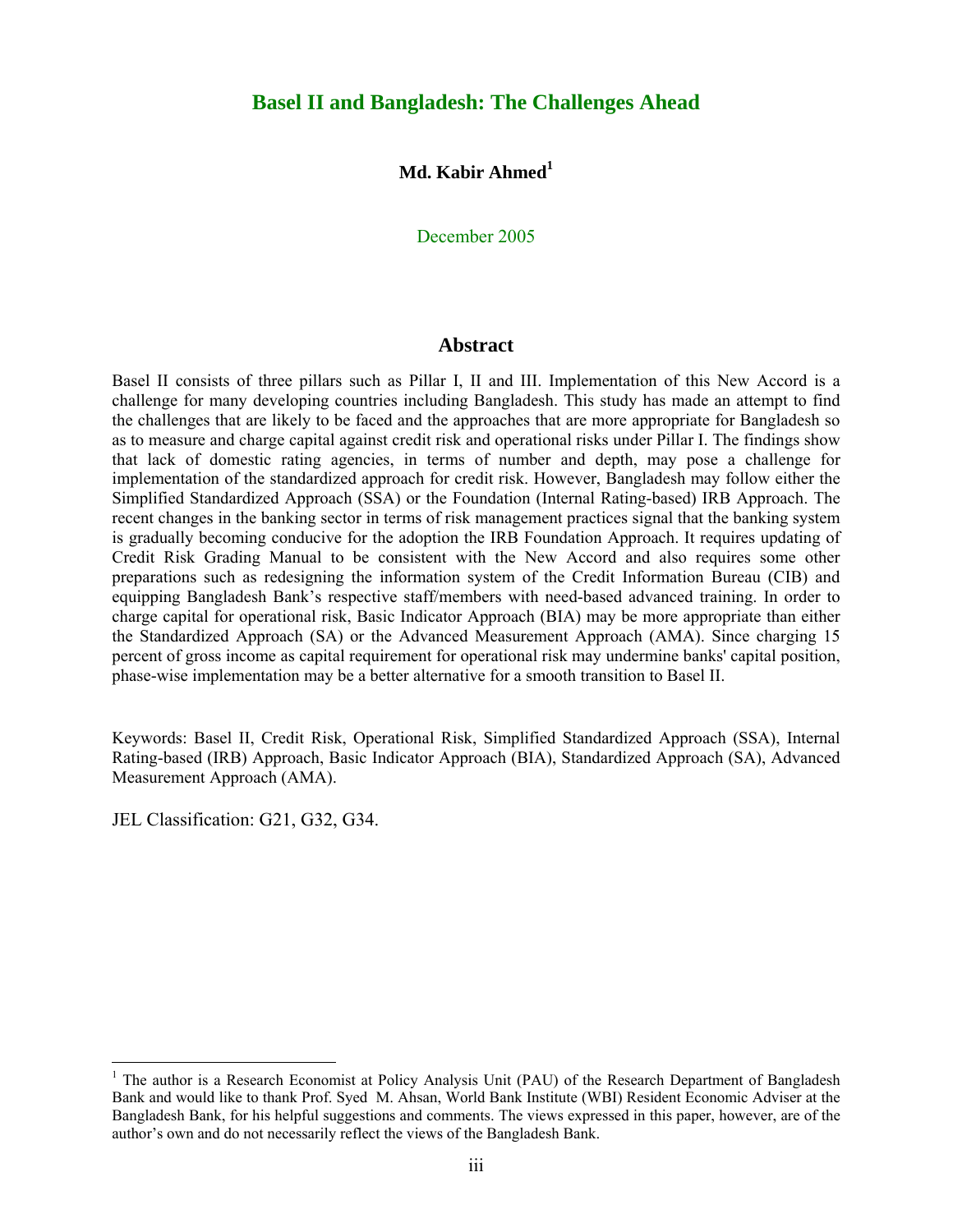## **Basel II and Bangladesh: The Challenges Ahead -Md. Kabir Ahmed**

### **1 Introduction**

Capital adequacy is defined as the minimum level of capital, which is required to protect a bank from portfolio losses. However, debate on the quantum of minimum level of capital seems to be never ending. Though different methods and approaches were adopted in different points in time, they were insufficient to capture new dimensions and magnitudes of risk emanated from the continuous innovations in the domestic and international business. Consequently the 1970s and 80s experienced many uncertainties and volatilities that caused serious banking problems. The approach that a bank's capital should be linked to a *fixed* ratio of its time and demand liabilities went under strong criticism on the ground that bank's major risk is derived from the riskiness of its assets. The Basel Committee, based on this idea, designed Capital Regulation in 1988, which is known as the Basel Accord I.

Two fundamental objectives of the Accord were (a) to strengthen the soundness and stability of the international banking system and (b) to obtain a high degree of consistency in its application to banks in different countries with a view to diminishing an existing source of competitive inequality among international banks. To that end, the accord requires that banks meet a minimum capital ratio that must be equal to at least 8 percent of total risk-weighted assets. However, the Accord has been widely criticized for its failure to achieve the stated objectives. Since it introduced risk-based capital requirement, which was adopted by many developed and developing countries as well, it was expected that the Accord would help to strengthen financial system stability and reduce banking and financial crises. On the contrary, banking crises again occurred in 1990s even in some robust economies of East Asia. The Accord was also criticized for the inherent weaknesses in the model as detailed below.

Rodriguez (2002) and others argue that the use of arbitrary risk categories and arbitrary weights that bear no relation to default rates incorrectly assume that all assets within one category are equally risky. For example, a loan to a well-established company such as Beximco Pharma or Square Pharmaceuticals is considered as risky as a loan to a new company established by a new entrepreneur. Loans made to companies in the non-trading sector of the economy are considered as risky as loans made to companies in the trading sector, even though the latter are usually less risky than the former. The risk assessment methodology is flawed in the sense that it assumes a portfolio's total risk is equal to the sum of the risks of the individual assets in the portfolio. No account is taken of portfolio management strategies, which can greatly reduce the overall risk of a portfolio, or of the size of a portfolio, which can greatly influence its total risk profile.

The accord gives preferential treatment to government securities, which are considered risk-free. The sovereign debt defaults of Russia in the summer of 1998 and Argentina in early 2002 demonstrated that government debt is not a risk free investment. Other criticisms include that the accord sets capital standards only for credit risk (i.e., the risk of counterparty failure), but not for other types of risk such as operational risk and market risk. Consequently, capital requirement was not reflective of economic risk. It has not provided enough incentive for risk management, risk mitigation and innovation in risk management such as arbitrage opportunities through securitization.

When the Accord was formalized, no consensus and consultation were taken from the representatives of the developing nations. Therefore, it is sometimes criticized as OECD Club-rule. McDonough (2000) argues that as banks have developed innovative techniques for managing and mitigating risk, credit risk now exists in more complicated, less conventional forms than is recognized by the 1988 Accord, thus rendering capital ratios, as presently calculated, less useful to banking supervisors. The financial world has changed dramatically over the past dozen years, to the point that the Accord efficacy has eroded considerably (McDonough, 2000).

The Basel Committee tried to address some of these criticisms over the years, modifying the Accord through out the years from 1990s to 2004 and Basel Accord II (included representatives from G10 and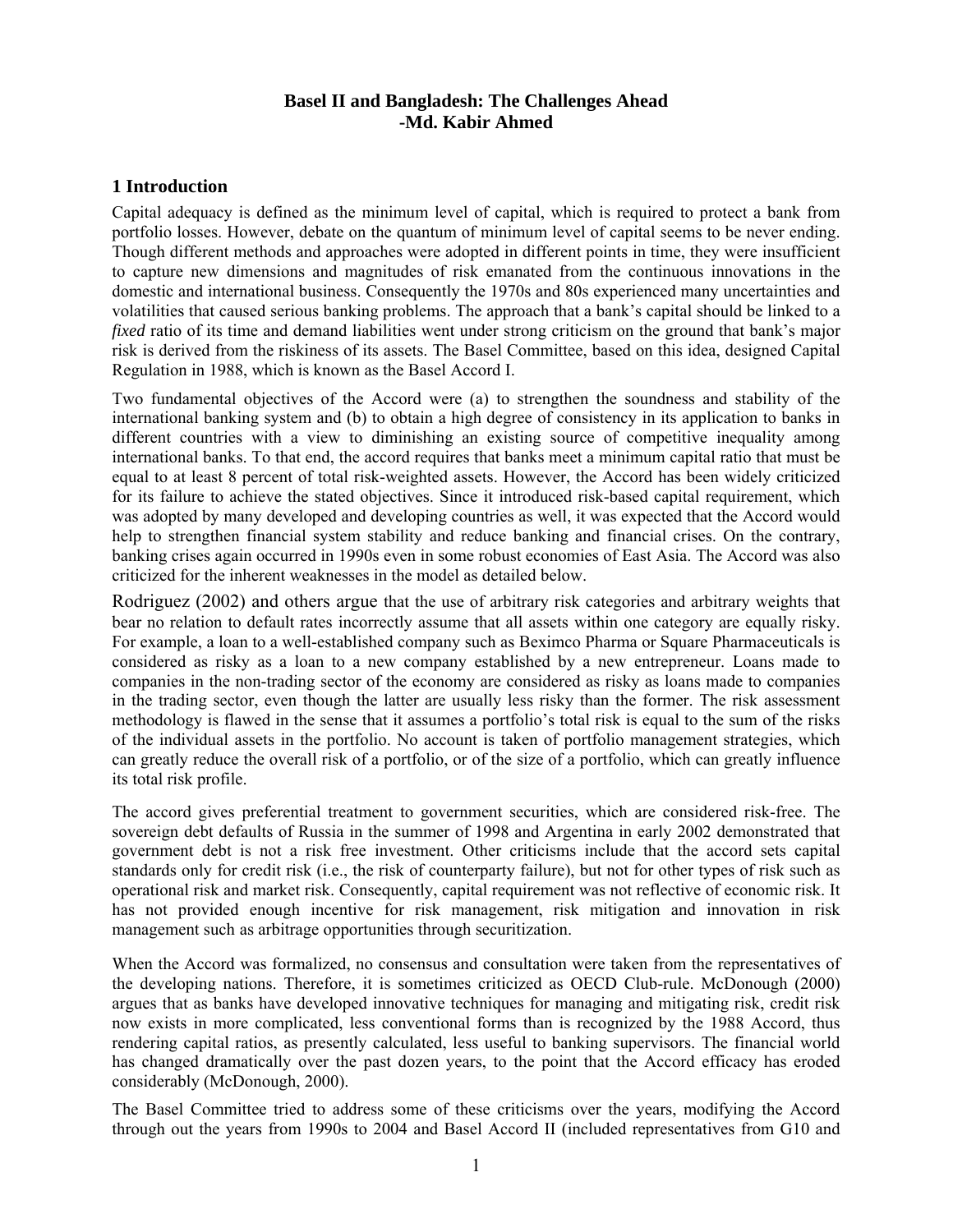non-G10 countries) is the result of such efforts. The primary objective of the New Accord is to make it more risk-sensitive so that financial institutions will be able to sustain even in periods of financial crisis. Consequently, the new proposal moves ahead of the "one-size-fit-all" approach. Another objective of the Accord is to continue to enhance competitive equality among the internationally active banks throughout the world.

The Accord has provided many areas of national discretions, which require an extensive study to guide policy actions in appropriate directions. This study has made an attempt to analyse the prevailing status and conditions of the banking sector in line with Basel II requirements. In order to deepen and widen understanding in a specific area, this study has mainly concentrated on the implementation aspects of Pillar I, which has three components such as *credit risk, operational risk* and *market risk.* In fact, this study has further narrowed down its scope to focus on different approaches for the measurement of capital charge against credit risk and operational risk and seeks to answer the following questions: (a) What kinds of challenges are likely to be faced by both the Bangladesh Bank and the scheduled banks in adopting different approaches to credit risk and operational risk? (b) Which approaches are likely to be more appropriate for Bangladesh to measure and charge capital against those risks?

The rest of the paper is structured as follows. Section 2 outlines the conceptual framework of Basel Accord II. Section 3 highlights different approaches of credit risk measurement, discusses current status of the banking sector in the context of those approaches and examines their appropriateness under prevailing market conditions. Section 4 presents a comparative discussion of different approaches of operational risk measurement in terms of their sophistication, complexity and standards that will be required by banks to qualify for their adoption. It also highlights the global trends in adopting different approaches. Section 5 concludes by indicating the approaches that may be adopted in the banking sector of Bangladesh.

## **2 Conceptual Framework of the New Accord**

The New Accord has defined a structured framework comprising three pillars such as Pillar I, II and III. Pillar I sets out minimum capital requirements. Pillar II defines the process of supervisory review of a financial institution's risk management framework. Pillar III determines market discipline through improved disclosure.

## **Pillar I‐ Minimum Capital Requirement**

In Pillar I, three kinds of risk such as credit risk, market risk and operational risk are considered to determine the minimum capital requirement. The definition of eligible regulatory capital remains the same as outlined in the 1988 Accord i.e., *the ratio of capital to risk-weighted asset remains unchanged at 8%*.

## **Pillar II‐Supervisory Review**

Pillar II ensures that not only do banks have adequate capital to cover their risks, but also that they employ better risk management practices so as to minimize the risks. Supervisors will be expected to evaluate the board and management of banks, to look into strategic decisions and to evaluate portfolio diversification as well as the ability to react to future risks in a rapidly changing environment. In particular, issues of transparency, corporate governance and efficient markets can be considered as additional challenges in pillar II enforcement.

#### **Pillar III‐ Market Discipline**

Banking operations are becoming complex and difficult for supervisors to monitor and control. In this context, Basel Committee has recognized the importance of market discipline and has suggested to implement it by asking banks to make adequate disclosures. The potential audiences of these disclosures are supervisors, bank's customers, rating agencies, depositors and investors. With frequent and material disclosures, outsiders can learn about the bank's risks.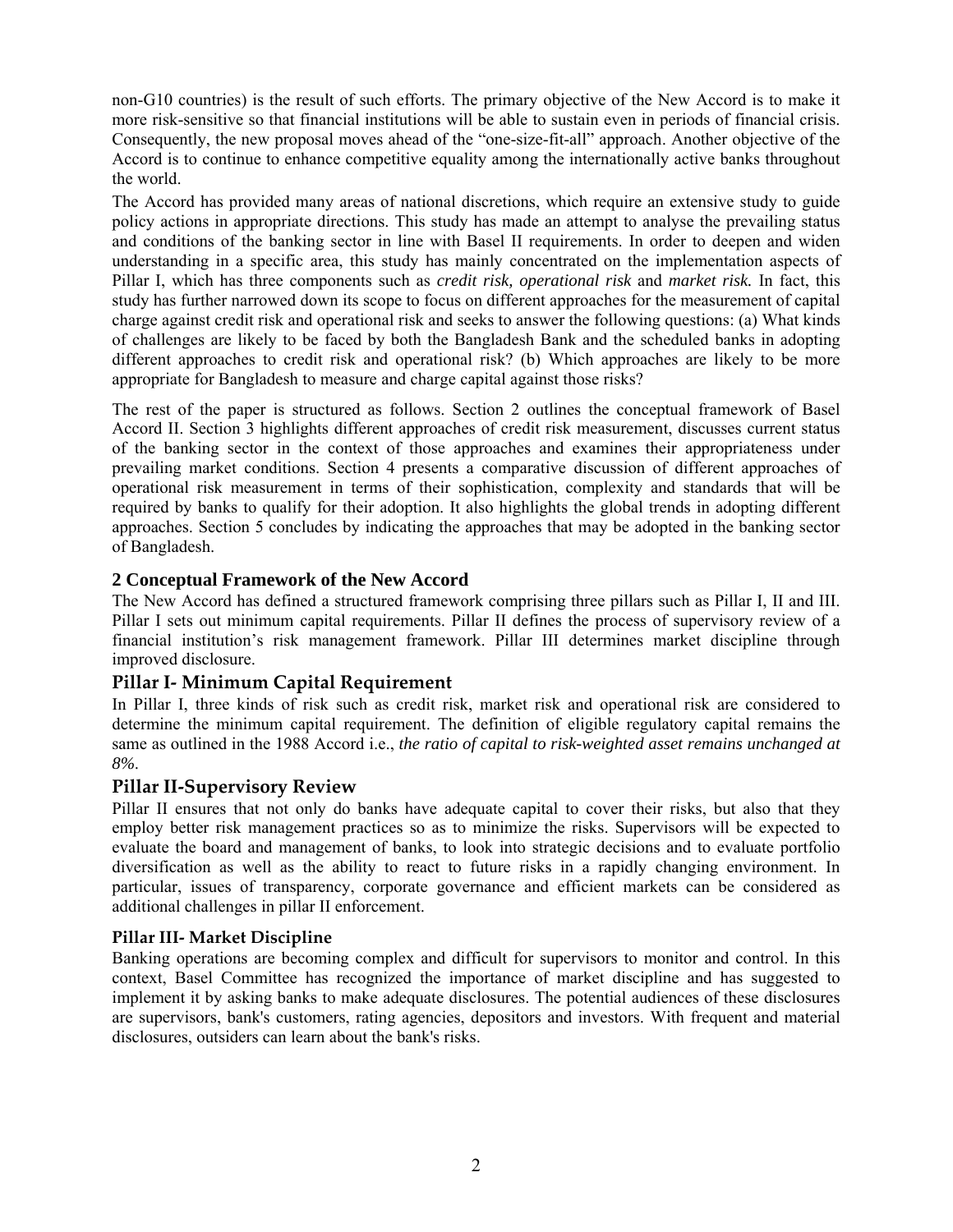

## **Chart 2.1: Outline of the New Basel Accord**

## **3 Credit Risk**

Credit Risk is defined as the possibility that the borrower will fail to repay the loan obligation as per agreed terms. The new Accord has provided a choice between two broad methodologies to calculate minimum capital requirement for credit risk: (a) standardised approach and (b) internal rating-based approach.

#### **3.1 Standardized Approach (SA)**

Under standardized approach, credit assessment will be conducted by external credit assessment institutions (ECAI) as eligible for capital purposes by the *national supervisors*. Risk-weight against each rating will be applied to individual credit exposure to arrive at risk-weighted asset. Before allowing ECAIs such as the rating agencies*, national supervisor* will have to ensure that they fulfill the following standards set by Basel Committee (2004):

(i) **Objectivity:** The methodology for assigning credit assessments must be rigorous, systematic and subject to some form of *validation based on historical experience*. Before being recognized by *supervisors*, an assessment methodology for each market segment, including *rigorous back testing*, must have been established for at least **one year and preferably three years.**

(ii) **Independence:** An ECAI should be independent and should not be subject to political or economic pressures that may influence the rating. The assessment process should be as free as possible from any constraints that could arise in situations where the composition of the board of directors or the shareholder structure of the assessment institution may be seen as *creating a conflict of interest.* 

(iii) **International access/Transparency:** The individual assessments should be available to both domestic and foreign institutions with legitimate interests and at equal terms. In addition, *the general methodology used by the ECAI should be publicly available*.

(iv) **Disclosure:** An ECAI should disclose the information on its assessment methodologies, including the definition of default, the time horizon and the meaning of each rating, the actual default rates experienced in each assessment category, and the transitions of the assessments i.e., the likelihood of AA ratings becoming A over time.

(v) **Resources :** An ECAI should have sufficient resources to carry out high quality credit assessments.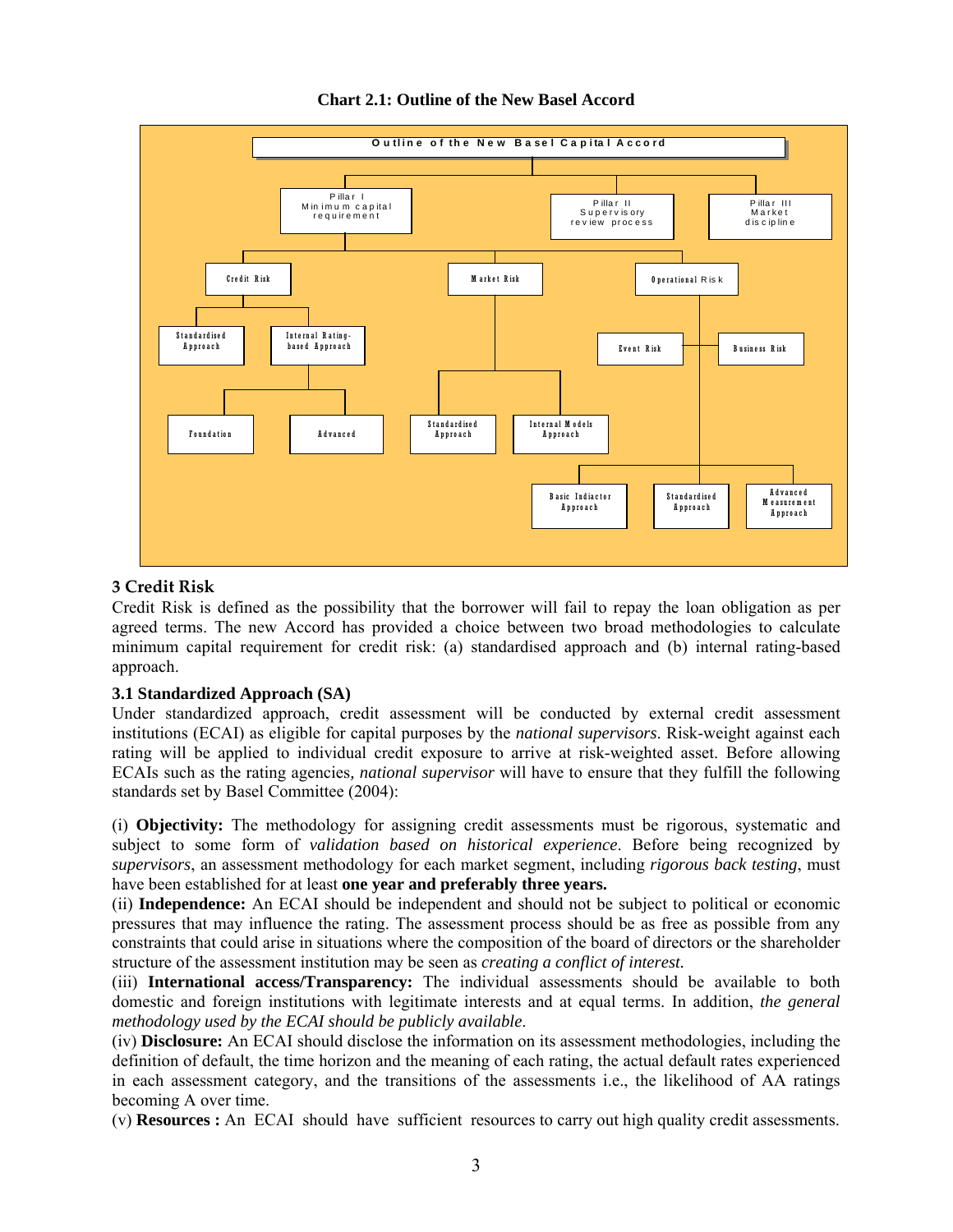These resources should allow for substantial ongoing contact with senior and operational levels within the entities assessed in order to add value to the credit assessments.

In addition, *supervisors* will be responsible for assigning eligible ECAIs' assessments to the risk weights available under the standardized risk weighting framework, i.e., deciding which assessment categories correspond to which risk weights.

### **Fitness of the Standardized Approach under existing market conditions**

It is argued that in many countries, low rating penetration and a lack of domestic rating agencies may pose a challenge for implementation of the standardized approach, particularly in respect of corporate claims. This is not untrue for Bangladesh where the rating industry is not advanced enough and the majority of the individual claims of bank loans remain unrated. Currently two rating agencies, namely CRISL and CRAB, are operative in the financial market. If the standardized approach is adopted, it is highly likely that regulation may force the banks to rush to them. Since banks in Bangladesh are linked with tens of thousands of borrowers, the capability of these two rating agencies in terms of credit assessment of those borrowers within the regulatory timeframe may not be sufficient. Adopting SA without having sufficient number and depth of rating agencies may also cause other problems. For example, cost of credit assessment may be substantially increased due to high regulatory demand for this service. This, in turn, may increase lending price and may affect banks' profitability.

The Accord requires that the assessment process should be as free as possible from any constraints that could arise in situations where the composition of the board of directors or the shareholder structure of the assessment institution may be seen as *creating a conflict of interest.* However, the existing Credit Companies Rules that was enacted in 1996 to regulate the business of credit rating agencies has not considered this issue in line with Basel's new standard. It is understood that directors of the existing rating agencies are directors of the scheduled banks as well as directors of other public and private companies. This type of conflict of interest may cause for rating-biases and need to be addressed urgently through legal changes before adopting the standardized approach. High default culture in the financial market of Bangladesh indicates that existing weak regulatory framework for rating agencies may influence borrowers' behavior to obtain good rating inappropriately. Therefore rating regulations need to be updated to address such potential problems. A conference (Effects of Implementing Basel II in Emerging Markets) was held in Panama on 13 April 2004 where it was concluded that the "Full" Standardized Approach cannot function properly without an adequate regulatory framework for credit rating agencies. On the other hand, it expressed concern on the role of credit rating agencies for two major reasons: (i) the track record of these agencies in their region in assessing risks was not satisfactory and (ii) the use of credit rating for the purpose of determining required capital might result in biased ratings of borrowers.

It can be noted that credit risk modeling, back-testing and forecasting require high level knowledge of probability statistics, financial econometrics and times series analysis. It is yet to be ascertained whether the existing rating agencies have sufficient qualified human resources who can perform those activities in a professionally competent manner. Since rating greatly depends on long historical data, given that the industry is of recent origin<sup>2</sup>, it can be assumed that they may not have sufficient database to validate their models.

## **3.2 Internal Rating-based (IRB) Approach**

The proponents of the IRB approach argue that increasing reliance on rating agencies in the regulatory process under standardized approach would undermine the initiatives of banks in enhancing their risk management policies, practices and internal control systems. However, adoption of IRB approach will bring new challenges for supervisor as well as banks in developing economies like Bangladesh. The details are discussed below:

In the IRB approach, the four risk parameters that need to be estimated are PD (i.e., probability of default of borrower in each risk grade over a one year time horizon), LGD (i.e., loss in the event of a default),

 $\overline{a}$  $2^2$  The CRISL started its business in 2002 and the CRAB began to work since late 2004.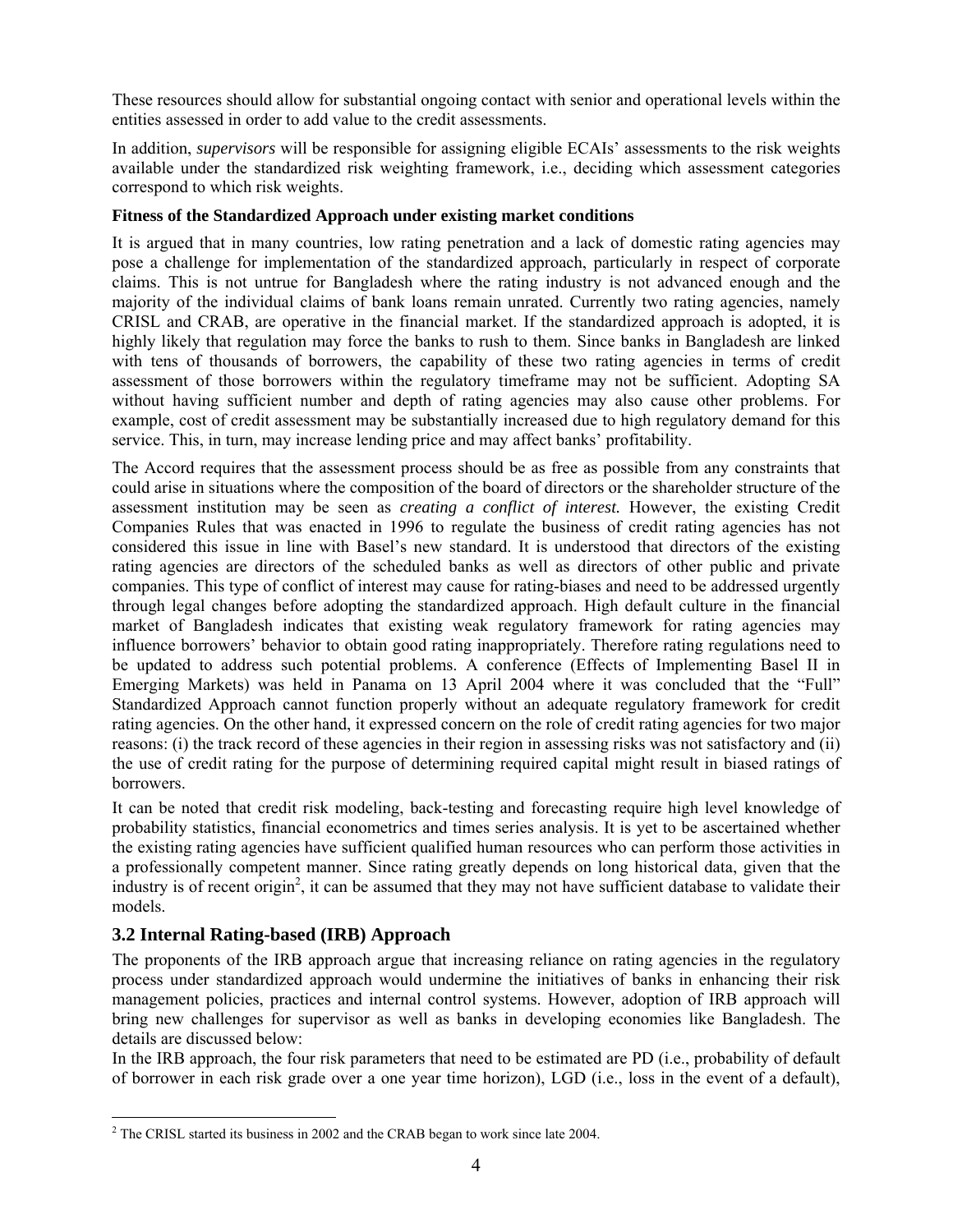EAD (i.e., exposure amount at the time of default) and Maturity (i.e., remaining effective maturity of the exposure at default). The Accord has provided two types of IRB approach: (a) Foundation IRB Approach and (b) Advanced IRB Approach.

Under the **Foundation IRB approach** banks provide their own estimates of PD and rely on supervisory estimates for other risk components such as LGD, EAD and M. Under the advanced approach, banks provide more of their own estimates of PD, LGD and EAD, and their own calculation of M, subject to meeting the minimum standards. For both the foundation and advanced approaches, banks must always use the risk-weight functions provided in the New Accord for the purpose of deriving capital requirements.

## **Estimation of the parameters**

The critical issues that both supervisor and the banks will face in implementing IRB approach are:

- $\blacksquare$  Historical data to estimate PD
- Historical loss database to estimate LGD
- Historical exposure data to estimate EAD

Various types and characteristics of data are necessary to estimate each of these parameters. Some of them are discussed below from Artigas's (2004) famous article 'A Review of Credit Registers and their Use for Basel II'.

**Historical data to estimate PD:** In order to calculate each bank's minimum capital requirements under Basel II, banks need to have ready access to an essential information set. As regards, PD estimation, the development of an overall borrower rating system requires default information. In addition, the development of an appropriate rating system would require information on certain loan characteristics that could be used, either directly or through transformation (data refinement), to construct variables that are sufficient for determining each borrower's credit quality or, in other words, its probability of default. Among other items, desirable information would be on guarantees, duration of borrower's existence in the system, default history of each borrower (number of times that they have defaulted previously, or proportion of defaults in terms of how long they have been in the system), history of an obligor's rating migrations (upgrades or downgrades), number and type of banks with which obligors deal, past due debt without reaching default status (delinquency status), industry to which obligors belong, type of credit instrument and maturity date. Others financial variables such as leverage ratios, debt burden, efficiency, productivity and profitability in the case of firms, and employment status and indebtedness profile in the case of individuals, along with the stage of the business cycle of the economy, could form the core group of variables needed to estimate a rating system. As per Basel standard, estimation of PD needs to be based on 5 years' historical data.



**Chart 3.1: Required time series of risk parameters to be in compliance with the IRB approaches**

Source: KPMG International (2004)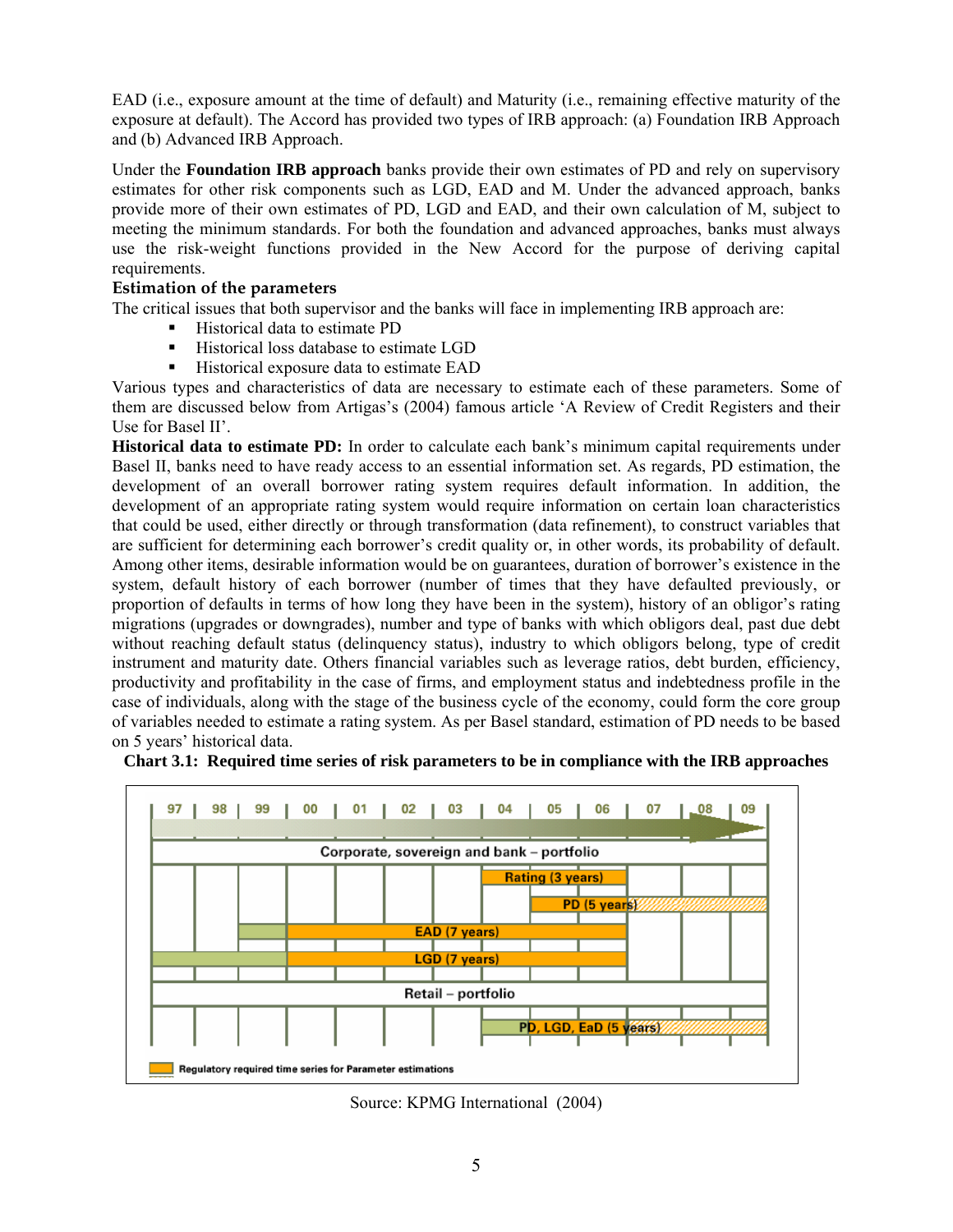#### **Historical loss database to estimate LGD**

In the case of LGD, certain readily identified characteristics would be needed to estimate its determinants empirically via a regression model. Calculating LGD properly requires knowledge of type of collateral, percentage of collateral coverage, credit operation's interest rate, age of operation (time elapsed since loan origination), industry; loan size, loan maturity date, the amount finally recovered, the time taken to recover it, all the costs incurred in the process (from legal costs to the opportunity cost of money), all possible intermediate recoveries and the discount rate to be applied. Since the Accord leaves open the option of making use of external data, LGD can be estimated using market data such as market prices of defaulted loans or bonds. The above information along with other qualitative variables furnished by the departments entrusted with recovery management could also be used for LGD validation. It can be noted that *for validation of the LGD the required information structure basically depends on characteristics of the credit operations themselves whereas for PD validation the required data mostly refer to intrinsic characteristics of borrowers.* 

#### **Historical exposure data to estimate EAD**

Regarding EAD validation, information on drawn and un-drawn exposures, particularly in the period of time prior to a default event, is necessary. An analysis of how borrowers make use of their commitments (particularly the unknown part) over time would be a good first approximation for validating EAD. Other items such as the number of banks with which a borrower deals, past default history, size of the loan, industry and guarantees appear to be items, which, in principle, may seem to explain EAD. Moreover, an assessment based on qualitative elements could also be a reasonable validation solution.

It is argued that data quality is an important factor that could affect the quality of risk measures generated by the model. Incomplete, imprecise and archaic data may rather increase the risk and the losses faced by banks.

#### **Fitness of the IRB Approach under existing market conditions**

To make a choice between the two IRB Approaches, their appropriateness in the existing market conditions need to be assessed. Both of these approaches, in fact, require risk modeling by the banks themselves. Since risk modeling is a new concept for the banking sector of Bangladesh, it can therefore be assumed that banks do not have adequate trained human resources in this regard. Between these two approaches, Advanced Approach is more sophisticated than the Foundation Approach. Adoption of the Advanced Approach requires the banks to have some years of practical experience in exercising risk modeling and forecasting. Accuracy of these models in calculating risk needs to be examined and validated. In this matter, another important point needs to be considered. Advanced Approach will allow the banks to determine LGD and EAD independently. Since these two variables are inputs in the calculation of minimum capital requirement for credit risk, manipulation of these two variables by the banks may significantly change their capital requirement. Considering the above factors, it can be argued that the Foundation Approach seems to be more appropriate than the Advanced Approach in the banking sector of Bangladesh.

Since other countries, like Bangladesh, will face some common challenges, it would be better to look into the examples of other nations. A survey conducted by Financial Stability Institute (FSI, 2004) has indicated that globally more than 100 countries are going to implement new Basel Accord. However, in measuring credit risk and calculating minimum capital requirement against it, the highest percentage of banking asset will be subject to IRB Foundation Approach followed by Standardised/ Simplified Standardised Approach (see Chart 3.2).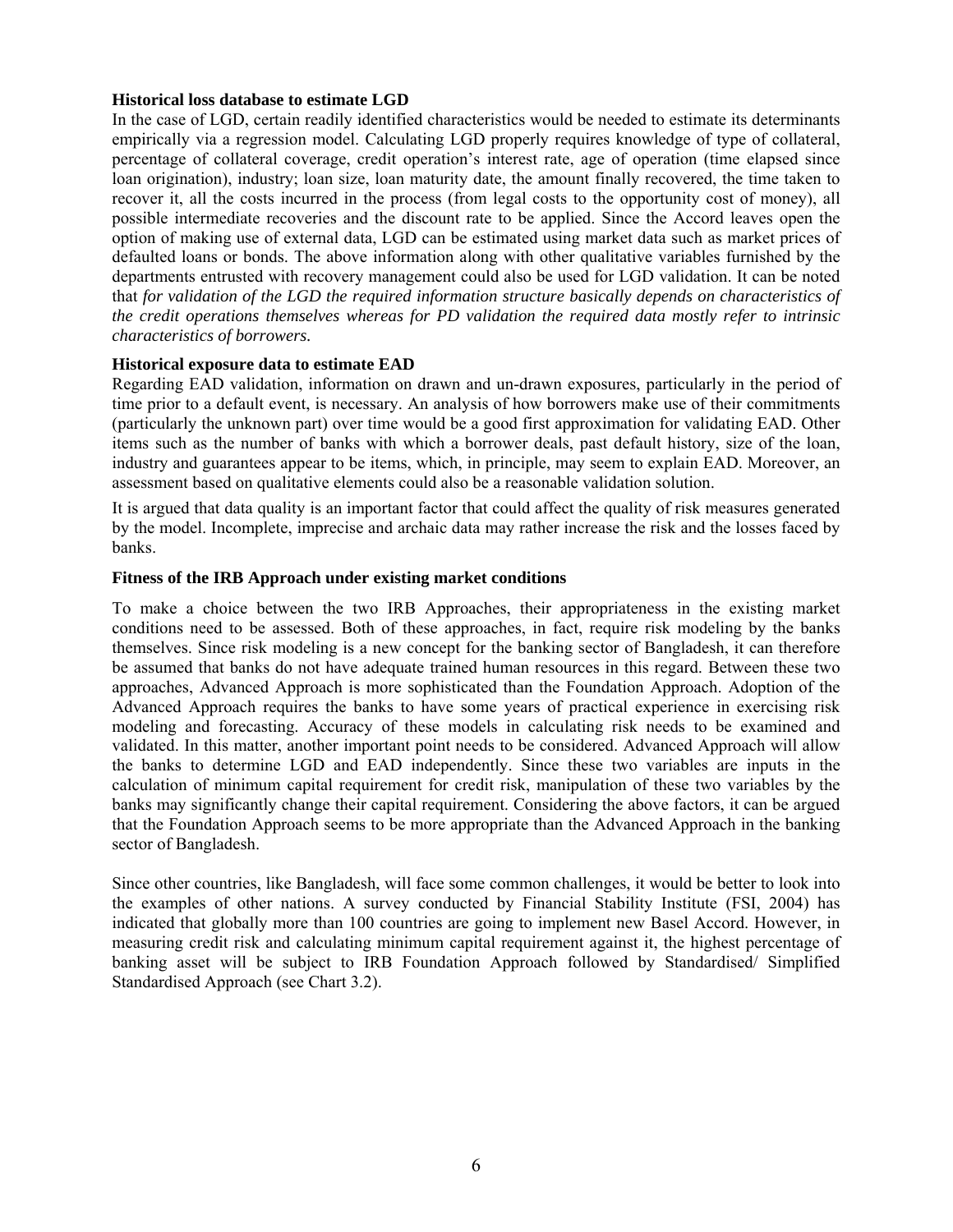

**Chart 3.2 : Percentage of banking assets expected to be subject to credit risk approaches in Basel II (weighted average)** 

The above trend has also been observed across different regions. The survey has revealed that except the Caribbean, the highest percentage of banking assets in different regions will be subject to IRB Foundation Approach followed by Standardised/ Simplified Standardised Approach (see Chart 3.3).



**Chart 3.3: Percentage of banking assets expected to be subject to credit risk approaches in Basel II during 2007‐09, by region (weighted average)** 

It can be mentioned that if some economies have greater banking asset and they follow a common approach, the entire survey result may be biased in favor of that approach and may not properly indicate what approaches are likely to be adopted by major nations. Therefore, Asia's result has been again disaggregated by excluding the jurisdiction with the highest banking assets. The result indicates that though IRB Foundation Approach is likely to be subject to the highest percentage of banking asset (see chart 3.4), standardized/simplified standardized approach is more likely to be adopted by the major nations in Asia ( see chart 3.5 ).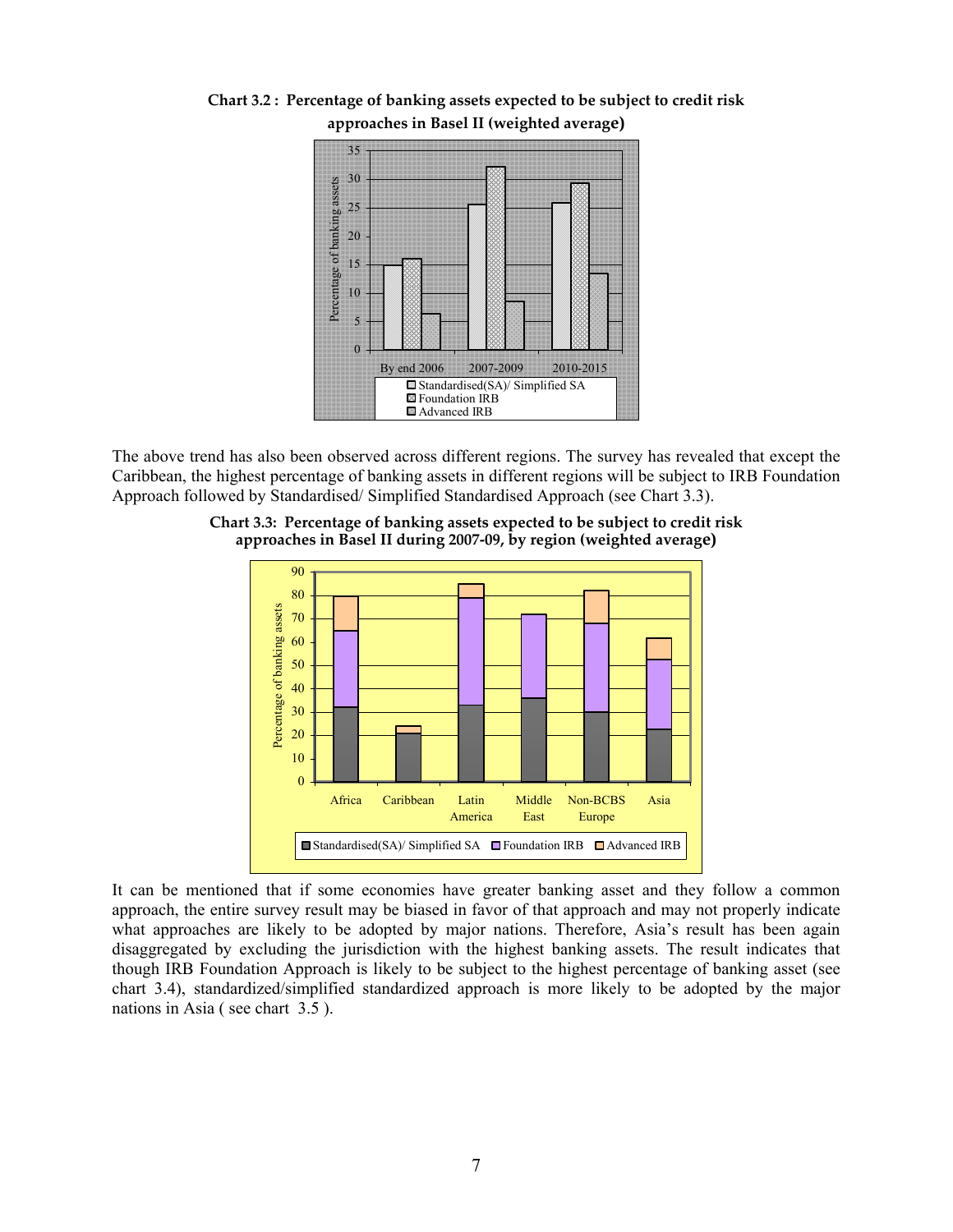

**Chart 3.4 :Banking assets expected to be subject to Basel II credit approaches (weighted average) in Asia** 

**Chart 3.5 : Banking assets expected to be subject to Basel II credit risk approaches in Asia, excluding the jurisdiction with the greatest banking assets (weighted average)** 



If examples of other nations are considered, it can be argued that Advanced IRB is not a suitable option for Bangladesh, which leads a choice between Standardized/Simplified Standardized Approach and Foundation IRB Approach. As mentioned earlier (see section 3.1.1), Standardized Approach may not be a suitable option for Bangladesh due to the lack of adequacy of rating agencies, weak legal framework and possibility of cherry picking of rating biases. However, Bangladesh may follow either Simplified Standardized Approach (SSA) or Foundation IRB Approach.

Again, between the SSA and IRB Foundation Approaches, which approach is likely to be more appropriate for Bangladesh? Answer to this question is not straightforward. SSA does not require any major preparation by banks and the supervisor. In this case, as like as Basel Accord I, banks will have to arrange their assets into different categories and multiply them by the corresponding risk-weight provided in the New Accord in order to find risk-weighted asset. However, recent changes in the banking sector in terms of risk management practices signal that banking system is gradually becoming conducive to the adoption of IRB Foundation Approach. For example, Bangladesh Bank vide BRPD( Banking Regulation and Policy Department) Circular No. 18, dated December 11, 2005 has introduced Credit Risk Grading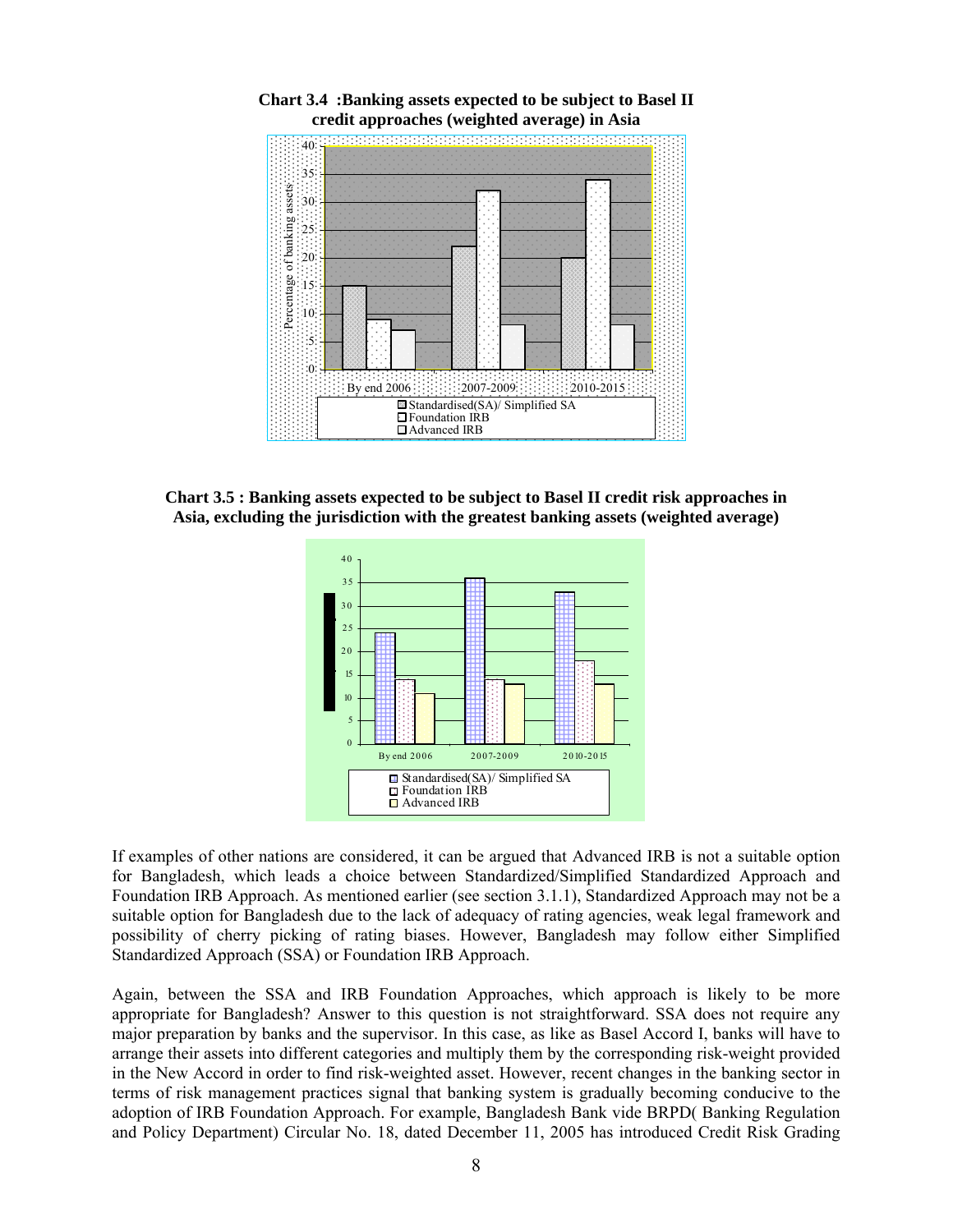Manual for all the scheduled banks in Bangladesh. It will enable the banks to be familiar with risk modeling. Notwithstanding a lot of work needs to be done. For instance, the Manual provides some qualitative grading depending on some quantitative measurements. These qualitative criteria need to be translated into different risk categories. The modeling methodology needs to be updated to be consistent with the New Basel Accord. As per IRB Foundation Approach, borrower's past default information such as default history of each borrower (number of times that they have defaulted previously, or proportion of defaults in terms of how long they have been in the system), history of an obligor's rating migrations (upgrades or downgrades), past due debt without reaching default status (delinquency status) are prime inputs for risk grading which are not properly considered in the above Manual. Likewise international bank guarantee has been included in the category of superior risk grading such as 100 percent cash cover and government guarantee. In the Basel Accord II, minimum risk-weight for a AAA to AA<sup>-</sup> rated bank is 20 percent. These kinds of inconsistencies need be revised. Besides, risk rating mapping process as per Basel norm needs to be developed.

As a supervisor, the Bangladesh Bank will require to provide supervisory formula to determine LGD and EAD depending on the types of credit and their sectoral exposures. In this case, the role of Credit Information Bureau (CIB) in storing and disseminating credit information needs to be redefined. For example, estimation of PD requires 5 (five) years' previous data and estimation of EAD and LGD require 7 years' past data. At present, Credit Information Bureau (CIB) of Bangladesh Bank stores information on borrowers of the banks and non-bank financial institutions. Once a borrower repays its past default debt, its status is updated a never-defaulted good borrower. The new Accord requires storing such default behavior of the borrower. In order to estimate risk components such as LGD, EAD and M, Bangladesh Bank, as a supervisor, will require getting information on sector-wise credit exposures and their default trend. It can further be mentioned that borrower's credit information from CIB has been made compulsory only for big loans; adoption of Foundation IRB Approach requires credit information even for small borrowers. Consequently, adoption of IRB approach will require CIB to redesign its information system.

Since adopting the Foundation Approach requires the supervisor to examine and validate banks' internal credit risk models (see Chart 3.6), adoption of this approach requires equipping Bangladesh Bank's relevant staffs.



**Chart 3.6**: **Components of a validation methodology**

Source: BIS (2005)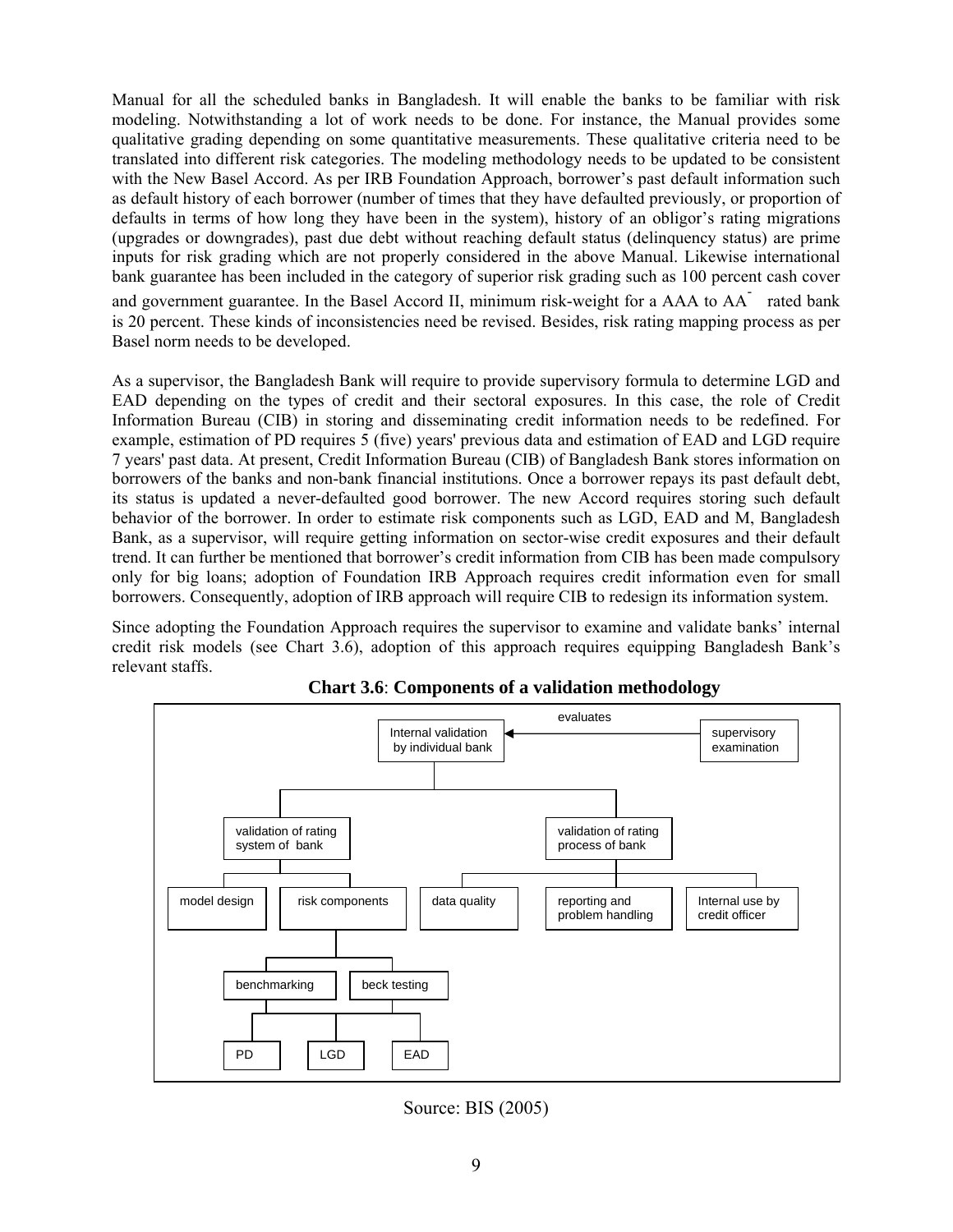#### **4.0 Operational Risk**

Operational risk is defined by the Basel Committee as " the risk of loss resulting from inadequate or failed internal processes, people and system or from external events including legal risk but excluding strategic and reputational risk." Legal risk includes, but is not limited to, exposure to fines, penalties, or punitive damages resulting from supervisory actions, as well as private settlements.

In order to charge capital requirement for operational risk, three approaches suggested by the New Accord are (i) Basic Indicator Approach (BIA) (ii) Standardized Approach (SA) and (iii) Advanced Measurement Approach (AMA). National supervisor will allow the banks to adopt a particular approach. It can be noted that the New Accord will require the banks to charge a significant percent (for BIA, 15 percent of gross income and for SA, minimum 12-18 percent of gross income of each business line) of their gross income as capital requirement. If banks are compelled to comply with this high requirement, would it not likely to undermine the capital adequacy of the banking industry as a whole. If so, what may be the mode of application for implementation of Operational Risk? This study seeks to find possible answers to these questions.

#### **4.1 Conceptual Framework of the three approaches**

## **(a) The Basic Indicator Approach**

Banks using the BIA must hold capital for operational risk equal to the average over the previous three years of a fixed percentage (denoted alpha) of positive annual gross income. Figures for any year in which annual gross income is negative or zero should be excluded from both the numerator and denominator when calculating the average. The charge may be expressed as follows:

$$
K_{\scriptscriptstyle BIA} = \left[ \left( \alpha \sum_{i=1}^3 G I_i \right) / n \right]
$$

Where,  $K<sub>BIA</sub>$  = the capital charge under the Basic Indicator Approach

 $GI =$  annual gross income, where positive, over the previous three years

 $n =$  number of the previous three years for which gross income is positive

 $\alpha$  = 15 percent, which is set by the Committee, relating the industry wide level of required capital to the industry wide level of the indicator.

Gross income is defined as net interest income plus net non-interest income. It is intended that this measure should: (i) be gross of any provisions (e.g. for unpaid interest); (ii) be gross of operating expenses, including fees paid to outsourcing service providers; (iii) exclude realised profits/losses from the sale of securities in the banking book; and (iv) exclude extraordinary or irregular items as well as income derived from insurance.

#### **(b) The Standardised Approach**

In the Standardised Approach, banks' activities are divided into eight business lines such as corporate finance, trading  $\&$  sales, retail banking, commercial banking, payment  $\&$  settlement, agency services, asset management, and retail brokerage. Within each business line, gross income is a broad indicator that serves as a proxy for the scale of business operations and thus the likely scale of operational risk exposure within each of these business lines. The capital charge for each business line is calculated by multiplying gross income by a factor (denoted beta) assigned to that business line. Beta serves as a proxy for the industry-wide relationship between the operational risk loss experience for a given business line and the aggregate level of gross income for that business line. The total capital charge is calculated as the threeyear average of the simple summation of the regulatory capital charges across each of the business lines in each year. In any given year, negative capital charges (resulting from negative gross income) in any business line may offset positive capital charges in other business lines without limit. However, where the aggregate capital charge across all business lines within a given year is negative, then the input to the numerator for that year will be zero. The total capital charge may be expressed as:

$$
K_{TSA} = \{ \sum_{i=1}^{3} Max[ (\sum_{j=1}^{8} GI_j \beta_j), 0] \} / n
$$

Where,  $K_{TSA}$  = the capital charge under the Standardised Approach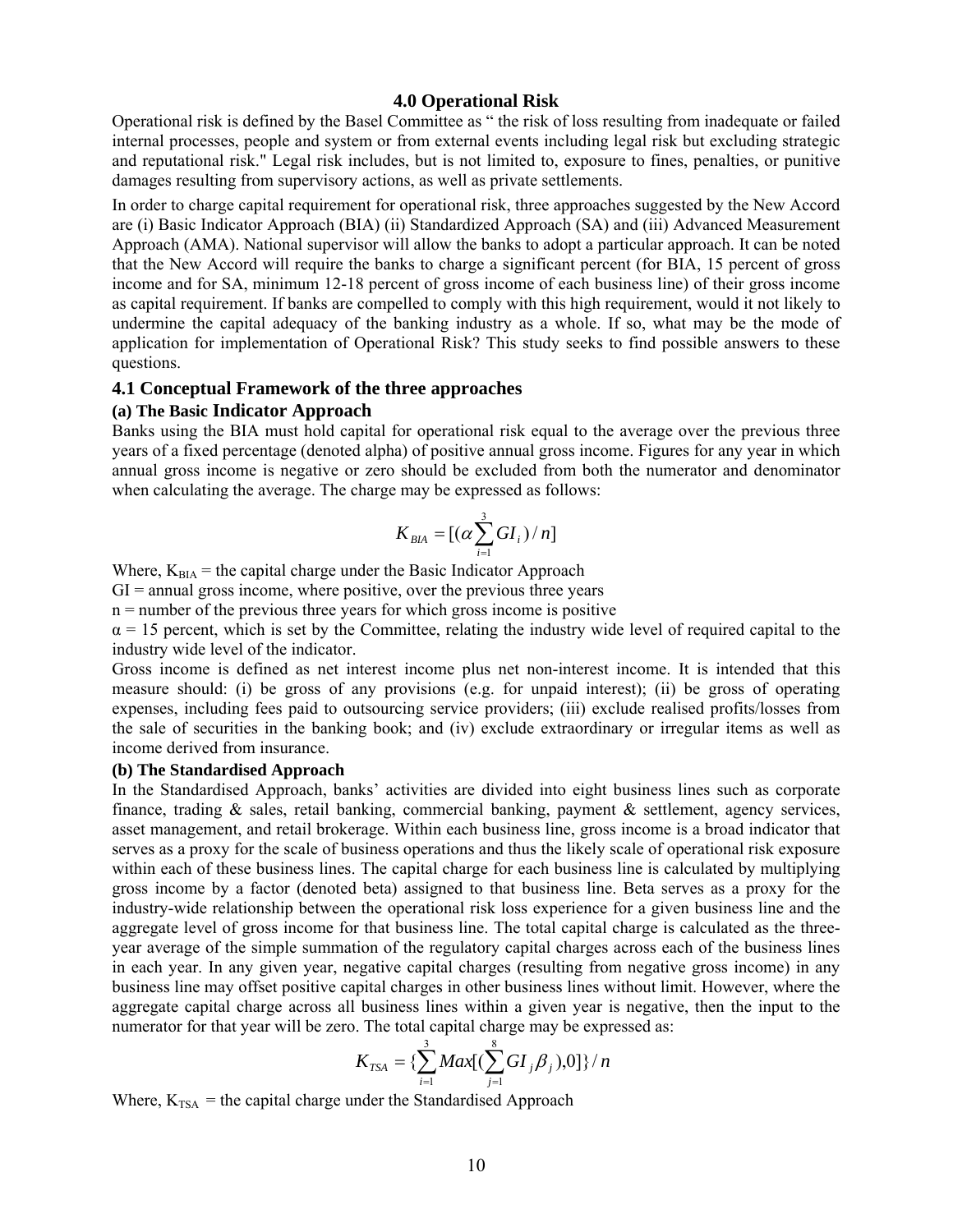$GI<sub>1-8</sub>$  = annual gross income in a given year, as defined above in the Basic Indicator Approach, for each of the eight business lines

 $\beta_{1-8}$  = a fixed percentage, set by the Committee, relating the level of required capital to the level of the gross income for each of the eight business lines. The values of the betas are detailed below.

n = number of the previous three years for which gross income is positive

| <b>Business Lines</b>               | <b>Beta Factors</b> |
|-------------------------------------|---------------------|
| Corporate finance $(\beta_1)$       | 18 percent          |
| Trading and sales( $\beta_2$ )      | 18 percent          |
| Retail banking( $\beta_3$ )         | 12 percent          |
| Commercial banking( $\beta_4$ )     | 15 percent          |
| Payment and settlement( $\beta_5$ ) | 18 percent          |
| Agency services( $\beta_6$ )        | 15 percent          |
| Asset management( $\beta_7$ )       | 12 percent          |
| Retail brokerage( $\beta_8$ )       | 12 percent          |

## **(c) Advanced Measurement Approach (AMA)**

Capital charge equals internally generated measure based on internal loss data, external loss data, scenario analysis and business environment and internal control factors. Mitigation of risk is recognised up to 20 percent of the total operational risk capital charge calculated under AMA.

## **4.2 Requirements for adoption of any of the three approaches**

## **(a) Common requirements**

The New Accord requires that banks using any of the three approaches will have to comply with the Basel Committee's guideline on *Sound Practices for the Management and Supervision of Operational Risk,* which was released in 2003. This guideline has identified 10 (ten) principles to be followed for sound practices of the management and supervision of operational risk in banking.

*Principle 1:* The board of directors should be aware of the major aspects of the bank's operational risks as a distinct risk category that should be managed, and it should approve and periodically review the bank's operational risk management framework. The framework should provide a firm-wide definition of operational risk and lay down the principles of how operational risk is to be identified, assessed, monitored, and controlled/mitigated.

*Principle 2:* The board of directors should ensure that the bank's operational risk management framework is subject to effective and comprehensive internal audit by operationally independent, appropriately trained and competent staff. The internal audit function should not be directly responsible for operational risk management.

*Principle 3:* Senior management should have responsibility for implementing the operational risk management framework approved by the board of directors. The framework should be consistently implemented throughout the whole banking organization, and all levels of staff should understand their responsibilities with respect to operational risk management. Senior management should also have responsibility for developing policies, processes and procedures for managing operational risk in all of the bank's material products, activities, processes and systems.

*Principle 4:* Banks should identify and assess the operational risk inherent in all material products, activities, processes and systems. Banks should also ensure that before new products, activities, processes and systems are introduced or undertaken, the operational risk inherent in them is subject to adequate assessment procedures.

*Principle 5:* Banks should implement a process to regularly monitor operational risk profiles and material exposures to losses. There should be regular reporting of pertinent information to senior management and the board of directors that supports the proactive management of operational risk.

*Principle 6:* Banks should have policies, processes and procedures to control and/or mitigate material operational risks. Banks should periodically review their risk limitation and control strategies and should adjust their operational risk profile accordingly using appropriate strategies, in light of their overall risk appetite and profile.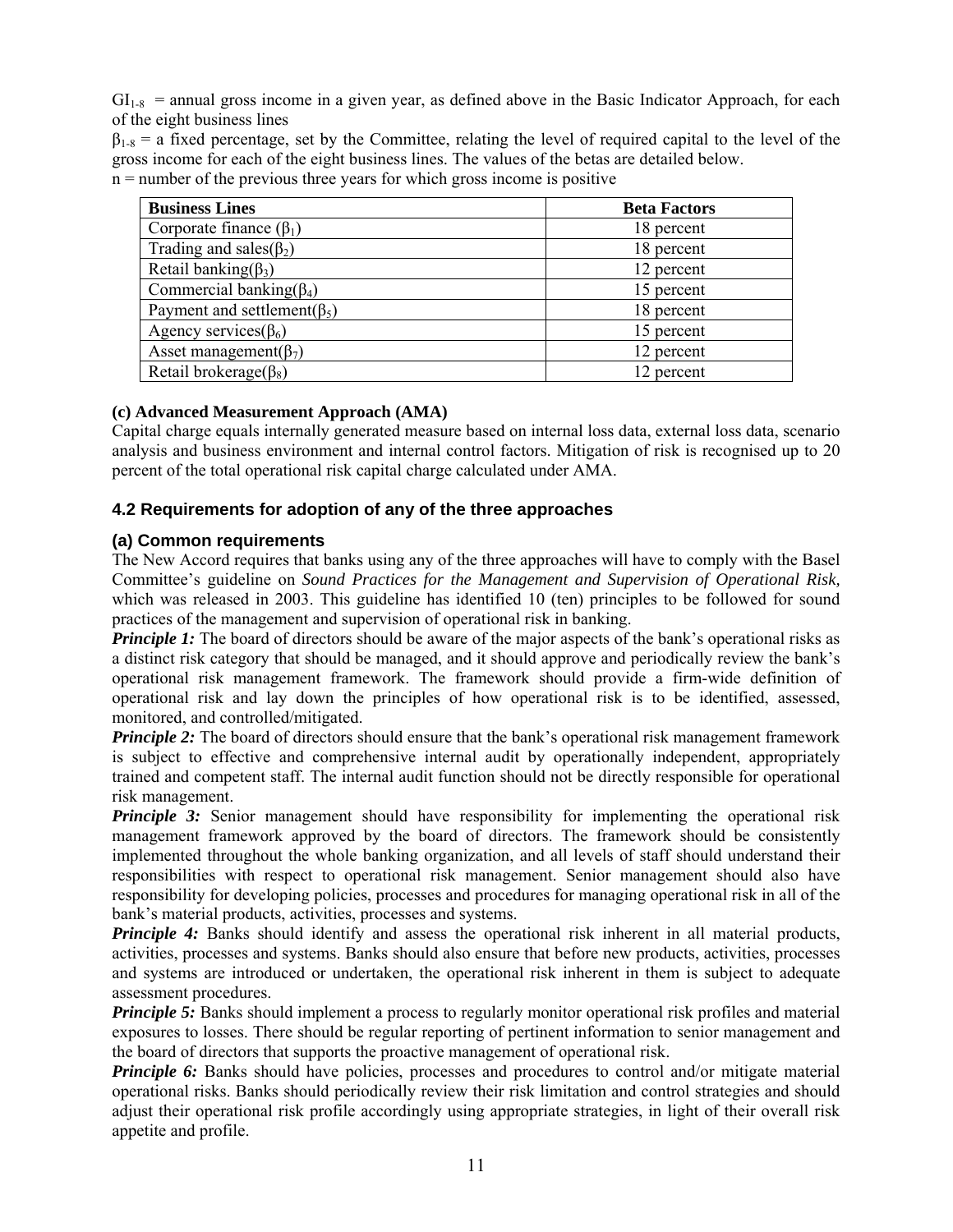*Principle 7:* Banks should have in place contingency and business continuity plans to ensure their ability to operate on an ongoing basis and limit losses in the event of severe business disruption.

*Principle 8:* Banking supervisors should require that all banks, regardless of size, have an effective framework in place to identify, assess, monitor and control/mitigate material operational risks as part of an overall approach to risk management.

*Principle 9:* Supervisors should conduct, directly or indirectly, regular independent evaluation of a bank's policies, procedures and practices related to operational risks. Supervisors should ensure that there are appropriate mechanisms in place, which allow them to remain apprised of developments at banks.

*Principle 10:* Banks should make sufficient public disclosure to allow market participants to assess their approach to operational risk management.

## **(b) Specific requirements**

Except the common criterion as discussed earlier, the New Accord has not fixed any other qualifying criteria for adoption of BIA. The other conditions attached to the adoption of SA is that a bank must satisfy its supervisor that (a) at a minimum (i) its board of directors and senior management, as appropriate, are actively involved in the oversight of the operational risk management framework; (ii) it has an operational risk management system that is conceptually sound and is implemented with integrity; and (iii) it has sufficient resources in the use of the approach in the major business lines as well as the control and audit areas. (b) *Supervisors will have the right to insist on a period of initial monitoring of a bank's Standardized Approach before it is used for regulatory capital purposes.* (c) A bank must develop specific policies and have documented criteria for mapping gross income for current business lines and activities into the standardized framework. The criteria must be reviewed and adjusted for new or changing business activities as appropriate.

In order to qualify for AMA, banks will require to meet some general, qualitative and quantitative standards. The general standards are that (i) a bank's board of directors and senior management, as appropriate, are actively involved in the oversight of the operational risk management framework; (ii) it has an operational risk management system that is conceptually sound and is implemented with integrity; and (iii) it has sufficient resources in the use of the approach in the major business lines as well as the control and audit areas. The qualitative standards are that (i) the bank must have an independent operational risk management function that is responsible for the design and implementation of the bank's operational risk management framework; (ii) the bank's internal operational risk measurement system must be closely integrated into the day-to-day risk management processes of the bank; (iii) there must be regular reporting of operational risk exposures and loss experience to business unit management, senior management, and to the board of directors; (iv) the bank's operational risk management system must be well documented; (v) internal and/or external auditors must perform regular reviews of the operational risk management processes and measurement systems; (vi) operational risk measurement system must be validated by the by external auditors and/or supervisor. The major quantitative standards are that a bank must (i) develop specific criteria for assigning loss data to particular business lines and risk types, (ii) collect historical internal loss data and exposure indicators in a form that is consistent with the business line/event type categories specified by supervisors, (iii) establish procedures for the use of external data as a supplement to its internal loss data, (iv) regularly conduct validation of any parameters (e.g., loss rates, risk indicators, or scale indicators) used in its internal loss measurement systems in order to ensure that the inputs to the regulatory capital charge are reliable, (v) internally generated operational risk measures used for regulatory capital purposes must be based on *a minimum historical observation period of five years*. However, during an initial transition period, a three years historical data window might be accepted for all business lines and event types.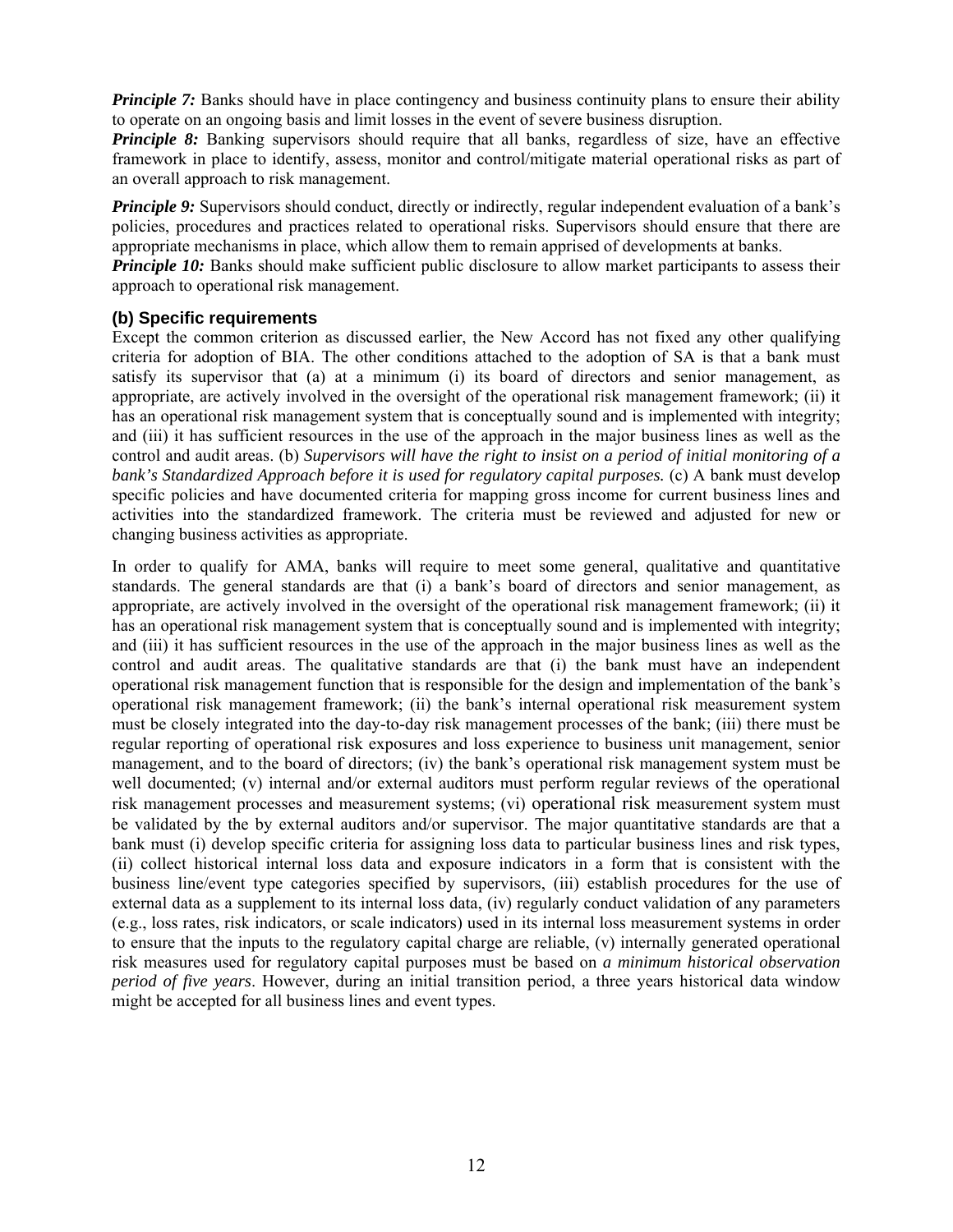## **4.3 Suitability of the above approaches**

Inappropriate choice of an approach may cause for regulatory burden for the banking system and may hinder its development. It is therefore necessary to examine the suitability issue diligently. This can be done from two points of view: (1) current market condition perspective, and, (2) global and regional, particularly Asian banking perspective.

### **(c) Current market condition perspective**

Sound practice of operational risk management is a precondition for all of the three approaches. Therefore current status of the banking sector in terms of Operational Risk Management practices may be reviewed. It can be mentioned that the Bangladesh Bank, recognizing the importance of a sound risk management system, issued a number of important guidelines on managing core risks in banking. In 2003, five separate guidelines on five core risks such as credit risks; asset and liability/balance sheet risks, foreign exchange risks, internal control and compliance risks and money laundering risks were issued. In 2005, it issued another separate guideline on Information and Communication Technology. Though these guidelines have addressed the issue of operational risk management in a piece-meal manner, a comprehensive document in line with Basel Committee's requirements is yet to be initiated. It can also be noted that the exact nature of operational risks depends on the dynamics of the financial institute and its business environment. Therefore the New Basel Accord has recognized, rather than specifying, the major sources of operational risks. Individual banks will require identifying, assessing and monitoring the operational risks that they are exposed to. In this case, two strategies may be followed. As a supervisor, Bangladesh Bank may, given the existing market scenario, produce a generic version of such a document and instruct the banks to develop their own guidelines following that version. Alternatively, the Bangladesh Bank may instruct the scheduled banks to prepare and document their guidelines on managing operational risk in line with the above principles that are applicable to them. However, such initiation will be a sound footing for the banks to adopt any of the above three approaches.

Considering the other qualifying criteria, it can be argued that, among the three approaches, BIA is simpler than SA/ASA, and that AMA is more sophisticated than either of the other two approaches. In BIA, banks will require to charge capital 15 percent of their gross income. In SA/ASA, banks will have to charge capital 12-18 percent of their gross income in individual business units as appropriate. It indicates that the adoption of earlier two approaches may not cause for significant difference in terms of capital requirement for the banks. However, adoption of SA will require the banks to report their gross income in terms of business lines as defined by the Basel Committee. It can be mentioned that at present banks prepare their profit and loss statement as per First Schedule of Bank Company Act 1991. This statement includes gross income of individual banks. If BIA is adopted, banks will be easily able to calculate minimum capital requirement against their exposure to operational risk. If SA is adopted, banks will require to maintain two types of income accounts (i) one will be to fulfill the requirement of BCA, 1991 and (ii) another will be for the purpose of the Basel requirement. It may create regulatory burden for those banks, which have large branch network such as the NCBs. Adoption of AMA may require the banks to charge less capital than either BIA or SA/ASA. Because the New Accord requires that the capital charge for AMA will equal the greater of (1) the risk measure generated by the bank's internal operational risk measurement system using the supervisory soundness standards and (2) a floor equal to 75 percent of the Standardized Approach capital charge for operational risk. However, in adopting AMA, banks will face some challenges, particularly to meet the quantitative standards as mentioned above. It also requires extensive preparation and adequate resource allocation on the part of both banks and their supervisory authorities.

## **(b) Global banking perspective**

A survey conducted by FSI (2004) in 107 jurisdictions showed that more than hundred countries around the world would implement Basel II. However, most would start to implement it during 2007-09. In implementing capital requirement for operational risk, the greatest portion of their banking assets will be subject to BIA (see Chart 4.1).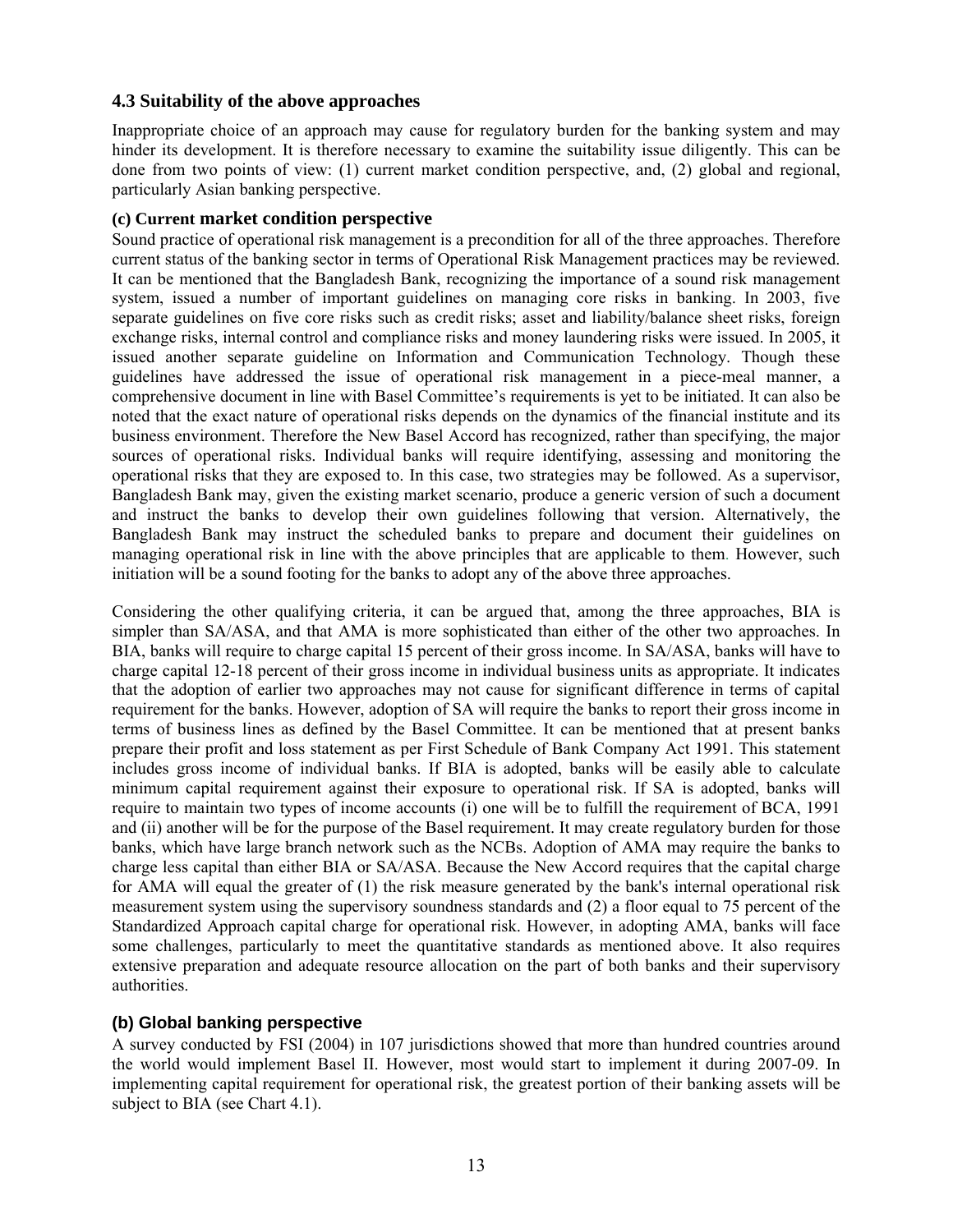

## **Chart 4.1: Overall percentage of banking assets expected to be subject to operational risk approaches in Basel II (weighted average)**

## **(c) Asian banking perspective**

The survey result shows that that low level of banking asset in Asia will be subject to Operational Risk by the end of 2006. After that, a significant proportion of banking assets in Asia will be subject to Operational Risk. However, in case of adoption of approaches by 2006, SA/ASA and AMA are more likely to be adopted than the BIA. Then there will be a major change in adoption of approaches and BIA will be more likely to be adopted by the majority of the banks in Asia. Though SA/ASA and AMA are more sophisticated than BIA and adoption of the former approaches require a lot of efforts in terms of human resources, data availability and technology, higher adoption of those approaches by 2006 may be questioned. The banks that are planning to implement them are in fact either locally incorporated foreign controlled banks or branches of foreign banks. The local banks in Asia are mostly interested in implementing BIA. Consequently, application of SA/ASA and AMA after 2006 will remain relatively stable and adoption of BIA will increase significantly (see Chart 4.2).





The above analysis indicates that BIA may be more appropriate than either of SA or AMA for the banking sector of Bangladesh.

## **4.4 Implementation modalities**

Supervisor and general depositors see the primary function of banks' capital as protection against insolvency. However, if capital charge for operating risk heavily undermines banks' capital, it may downgrade banks' composite ratings and may constraint their operational activities due to regulatory restrictions imposed by the supervisor. Jackson et al. (2002) argue that banks may be constrained by the capital requirements from increasing lending or may have to reduce lending, thereby causing a credit crunch and affecting the real economy. On the other hand, implications of operational risk in terms of shareholders' point of view need to be considered. Since majority of the banks in Bangladesh are listed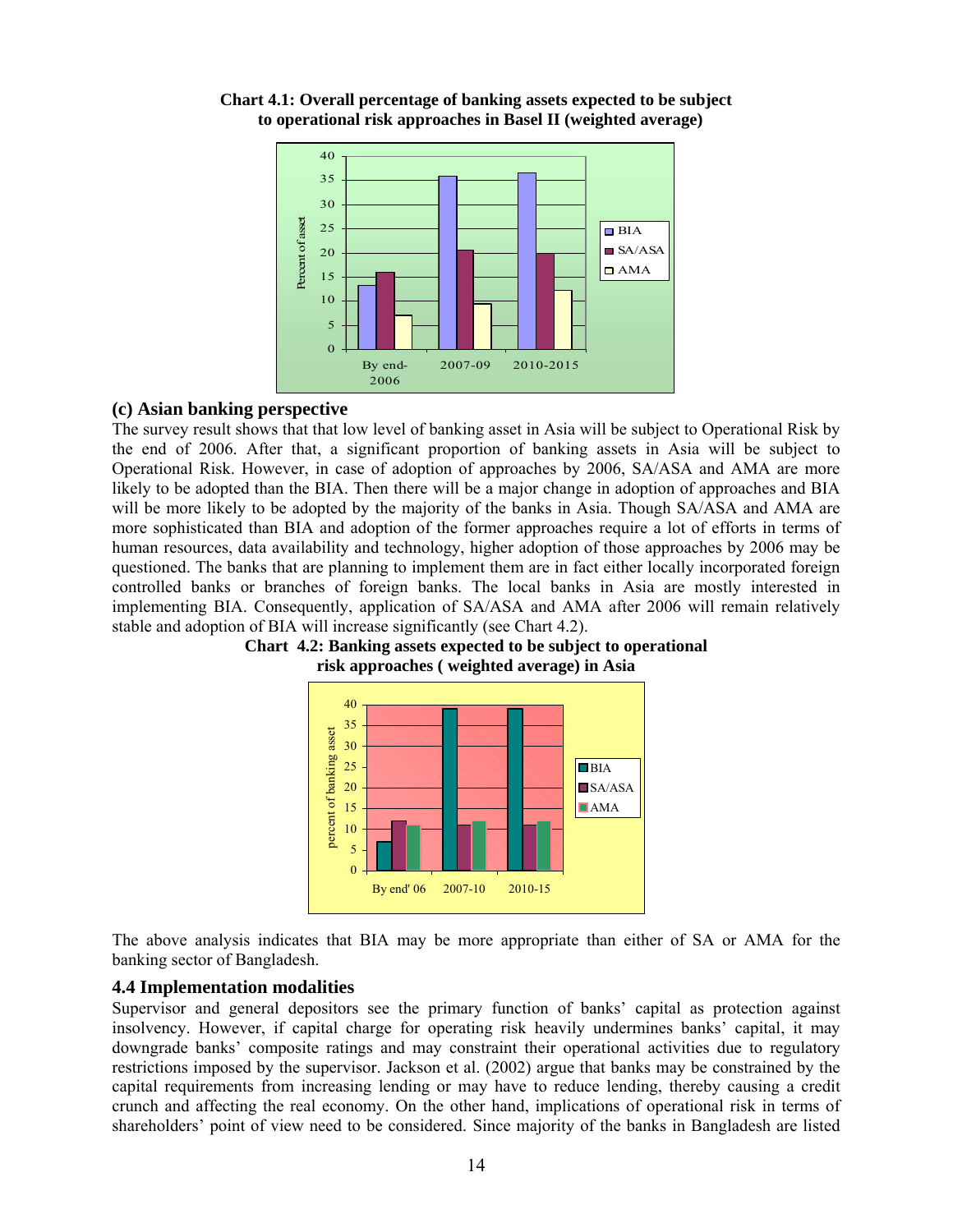public limited companies, motivation of the general shareholders of banks is to get, compared to other listed securities, expected rate of return on their investment. If capital charge for operational risk heavily influences banks' capital and cause for significant capital shortfall, existing regulation, as contained in the BRPD circular no. 10/2003, will not allow the banks to pay cash dividend to their shareholders. If the problem persists for a reasonable period, investors may not be motivated to further inject capital. In such a situation, if banks are compelled to increase capital by regulatory requirement without providing incentive for a reasonable return, market price of bank companies' shares may substantially decline which in turn may cause for a broad downward movement of stock markets in Bangladesh. It is therefore important to know how far the capital charge for operational risk will affect bank's capital in terms of capital adequacy norms set by the New Accord.

Note that Bangladesh Bank vide BRPD Circular No. 8/2002 instructed the scheduled banks to maintain a ratio of capital to risk-weighted-asset of not less than 9 percent with at least 4.5 percent in core capital. Another significant change was brought in 2003 by amending BCA 1991. This change requires all scheduled banks to maintain minimum capital of BDT 1 billion or risk-based capital whichever is higher. If capital is charged against operational risk, banks will be required to maintain capital in addition to the above requirements. In order to observe the impact of operational risk on banks' capital, back-testing method has been followed and applied on banks' preceding four years' capital position. The finding shows that most of the banks in Bangladesh may suffer from under capitalization due to full implementation of operational risk (see Chart 4.3). Therefore, it can be argued that instead of charging 15 percent of gross income as capital requirement for operational risk, phase-wise implementation may be a better alternative for smooth transition to Basel II. In that case, Bangladesh Bank may require the banks to charge 10 percent of gross income as capital requirement against operational risk for the first two years of implementation and then may ask for implementation of the full requirement observing the banks' capital position.



**Chart 4.3: Capital position of scheduled banks before and after charging capital for operational risk** 

**5 Conclusion:** In order to measure credit risk and calculate the minimum capital requirement against it, Bangladesh may follow either Simplified Standardized Approach (SSA) or Foundation IRB Approach. In fact, adoption of SSA will not require any major preparation either by the banks or the supervisor. However, recent changes in the banking sector in terms of risk management practices signal that banking system is gradually becoming conducive for adoption the IRB Foundation Approach. It requires updating of Credit Risk Grading Manual to be consistent with the New Basel Accord and also requires some other preparations such as redesigning the information system of the Credit Information Bureau (CIB) and equipping Bangladesh Bank's respective staffs with need-based advanced training. In order to charge capital for operational risk, Basic Indicator Approach (BIA) may be more appropriate than either the Standardized Approach (SA) or the Advanced Measurement Approach (AMA). Since charging 15 percent of gross income as capital requirement for operational risk may undermine banks' capital position, phasewise implementation may be a better alternative for a smooth transition to Basel II.